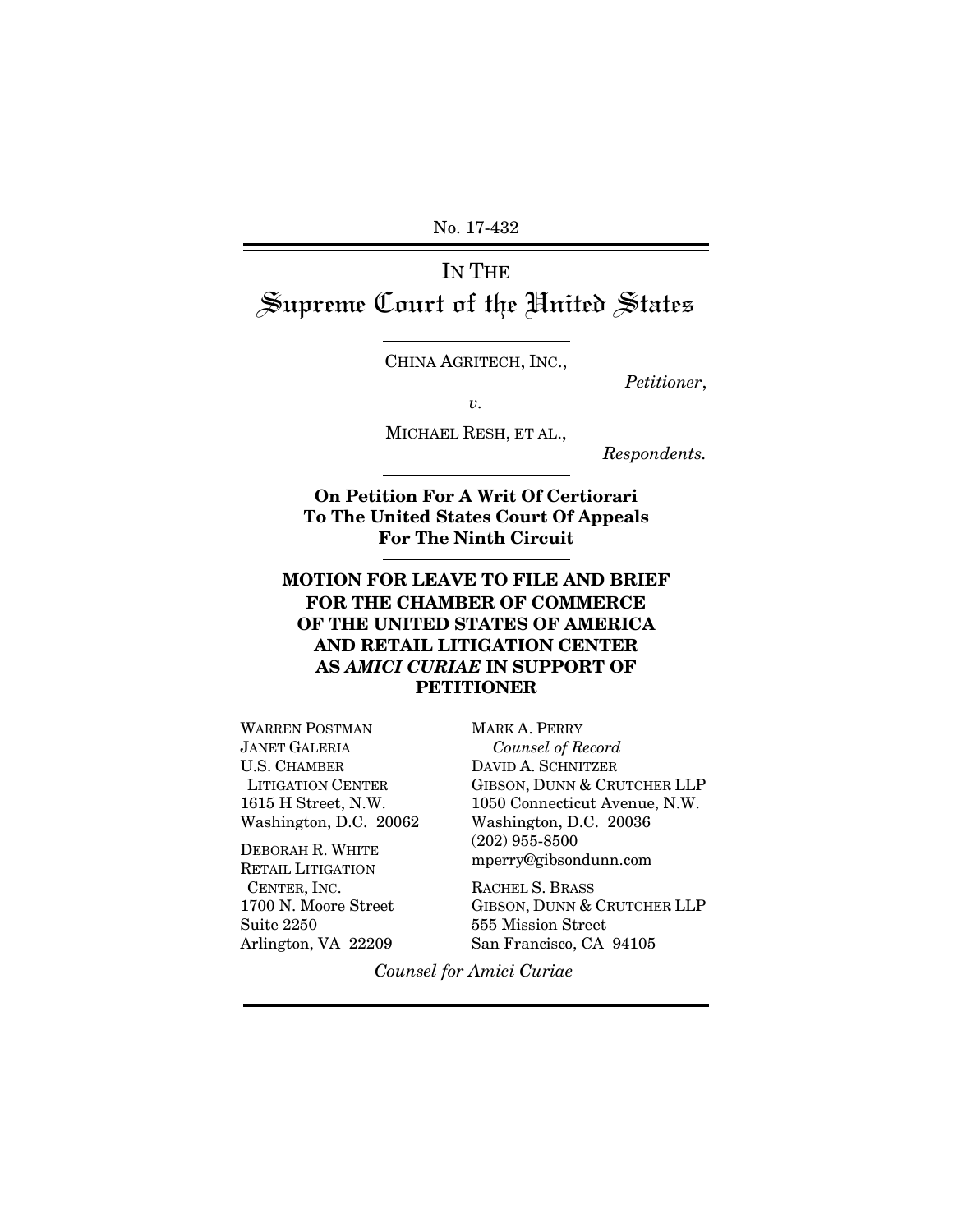### **MOTION FOR LEAVE TO FILE BRIEF FOR THE CHAMBER OF COMMERCE OF THE UNITED STATES OF AMERICA AND RETAIL LITIGATION CENTER AS** *AMICI CURIAE* **IN SUPPORT OF PETITIONER**

\_\_\_\_\_\_\_\_\_\_\_\_\_\_\_\_\_\_\_\_\_\_

The Chamber of Commerce of the United States of America and Retail Litigation Center respectfully move for leave to file the accompanying *amici curiae*  brief in support of petitioner. Counsel for petitioner has consented to the filing of this brief, but counsel for respondent has withheld consent.

The Chamber of Commerce of the United States of America is the world's largest business federation. It directly represents 300,000 members and indirectly represents the interests of more than three million companies and professional organizations of every size, in every industry sector, and from every region of the country. An important function of the Chamber is to represent the interests of its members in matters before Congress, the executive branch, and the courts. To that end, the Chamber regularly files *amicus curiae* briefs in cases that raise issues of concern to the nation's business community, including class action matters.

The Retail Litigation Center, Inc. ("RLC") is a public policy organization that identifies and contributes to legal proceedings affecting the retail industry. The RLC's members include many of the country's largest and most innovative retailers. They employ millions of workers throughout the United States, provide goods and services to tens of millions of consumers, and account for tens of billions of dollars in annual sales. The RLC seeks to provide courts with retail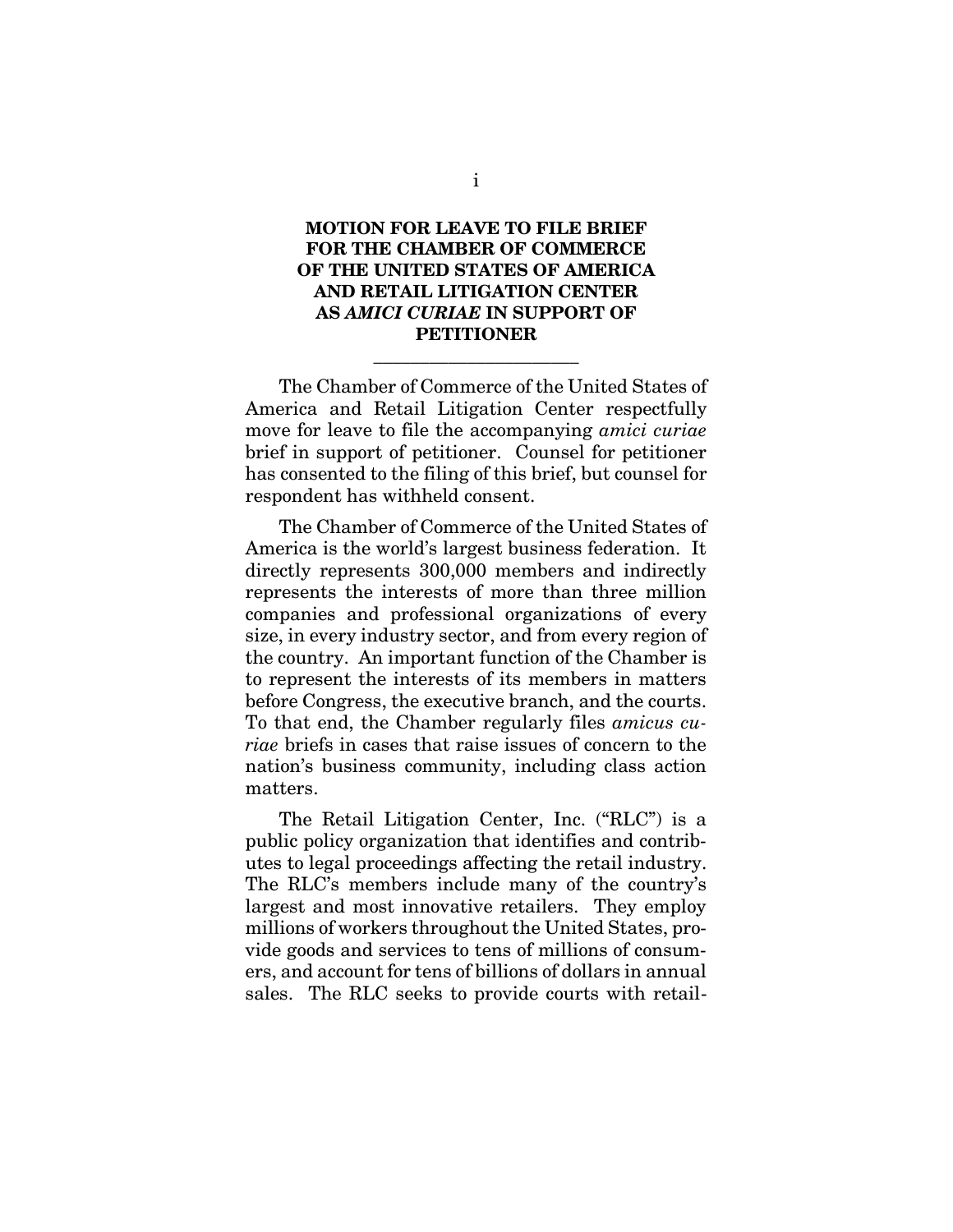industry perspectives on important legal issues impacting its members, and to highlight the potential industry-wide consequences of significant pending cases, including those brought as class actions. The RLC frequently files *amicus curiae* briefs on behalf of the retail industry.

*Amici*'s members and affiliates have a keen interest in ensuring that courts even-handedly enforce the substantive and procedural requirements applicable to class action lawsuits. The class action procedure cannot alter the substantive law, and class actions should be subject to the same rules regardless of where they are filed. The decision below, however, erroneously extends a judicially created tolling doctrine to effectively eliminate Congressionally mandated statutes of limitations in a recurring class action scenario, exacerbating an existing and acknowledged circuit conflict on an important and recurring question of nationwide importance.

Respectfully submitted,

WARREN POSTMAN JANET GALERIA U.S. CHAMBER LITIGATION CENTER 1615 H Street, N.W. Washington, D.C. 20062

DEBORAH R. WHITE RETAIL LITIGATION CENTER, INC. 1700 N. Moore Street Suite 2250 Arlington, VA 22209

MARK A. PERRY *Counsel of Record* DAVID A. SCHNITZER GIBSON, DUNN & CRUTCHER LLP 1050 Connecticut Avenue, N.W. Washington, D.C. 20036 (202) 955-8500 mperry@gibsondunn.com

RACHEL S. BRASS GIBSON, DUNN & CRUTCHER LLP 555 Mission Street San Francisco, CA 94105

*Counsel for Amici Curiae*

October 23, 2017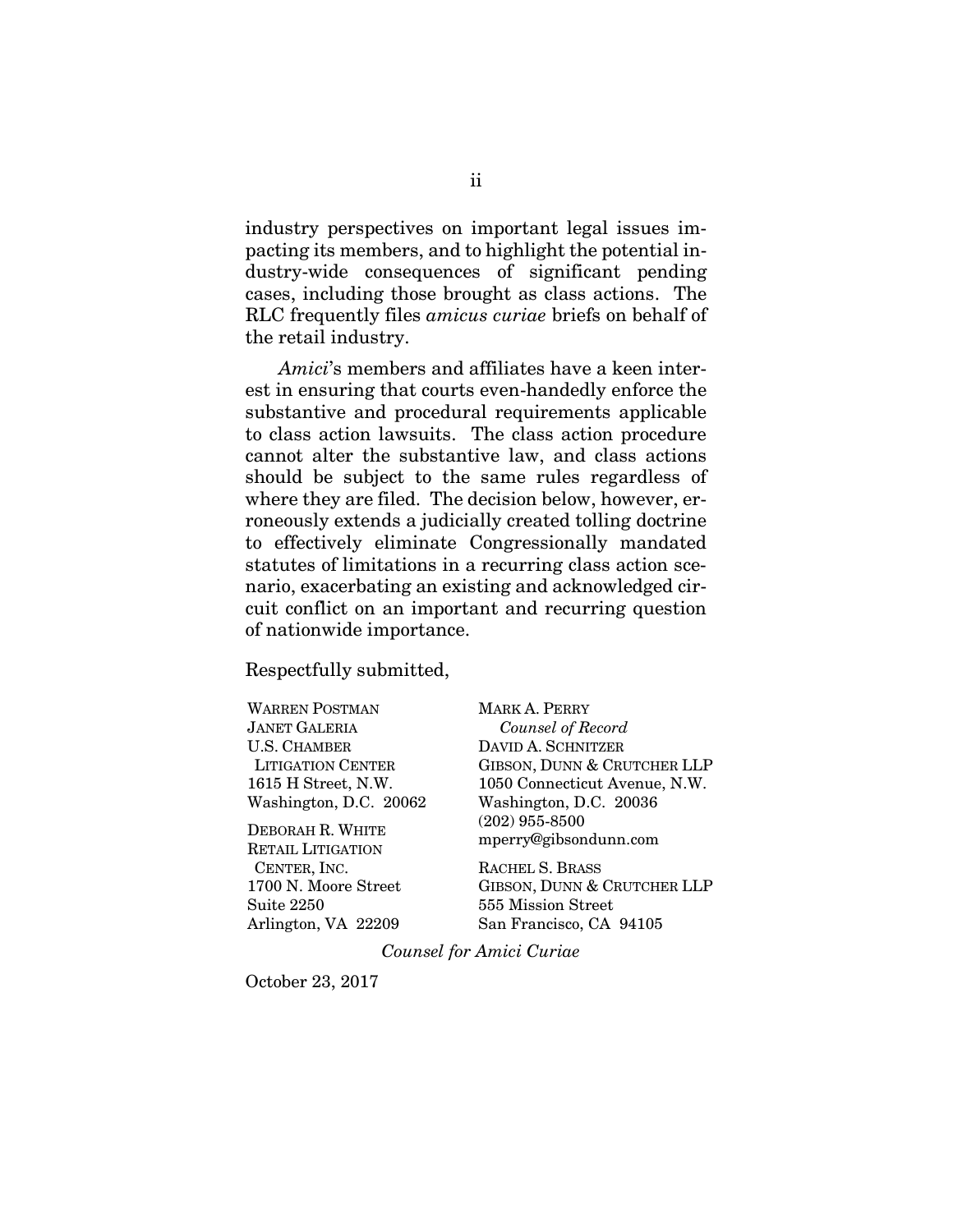# **TABLE OF CONTENTS**

| I. The Circuits Are Split On Extending<br>American Pipe Tolling To Successive |  |
|-------------------------------------------------------------------------------|--|
| II. The Decision Below Is Irreconcilable                                      |  |
|                                                                               |  |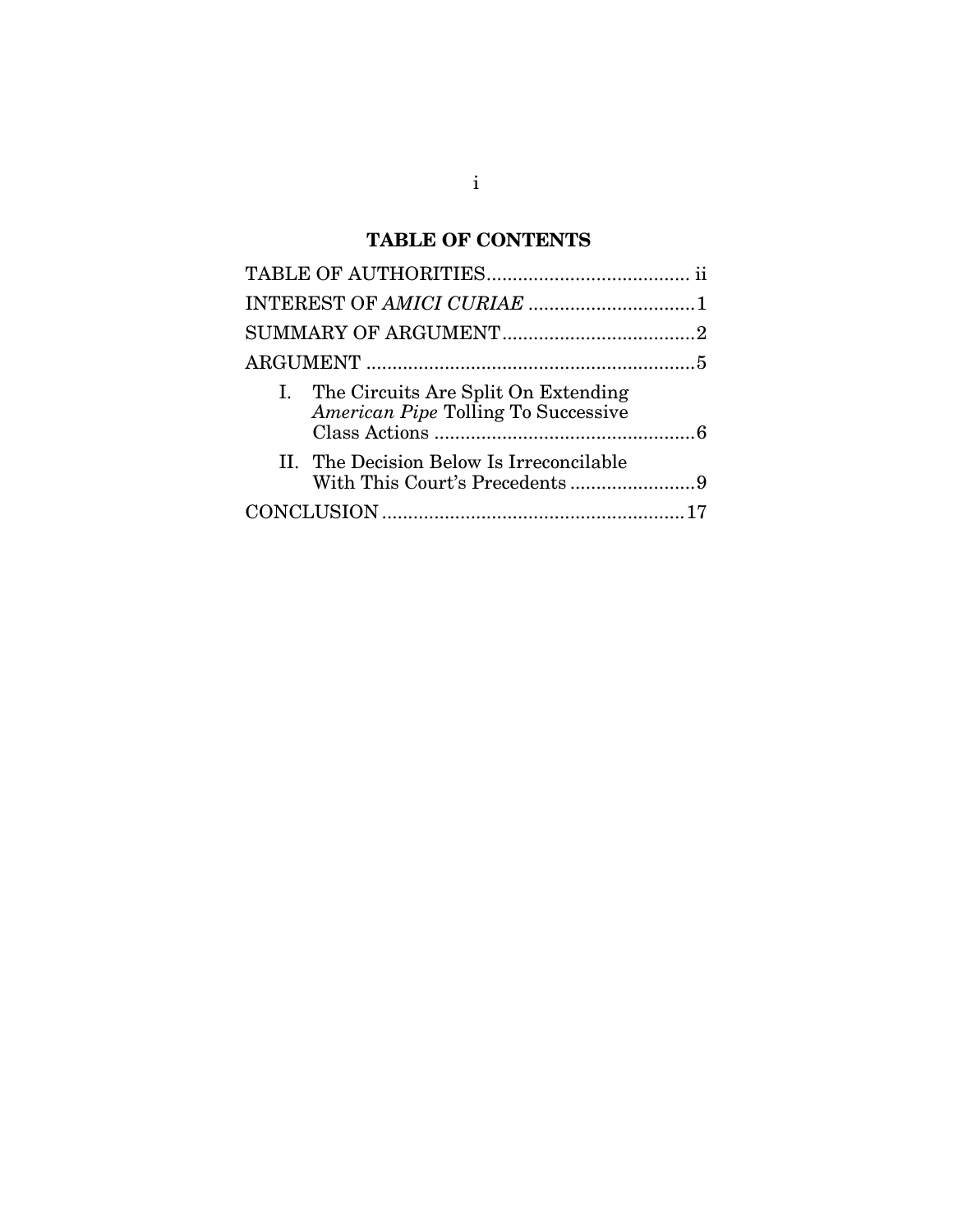## **TABLE OF AUTHORITIES**

# **Page(s)**

## <span id="page-4-0"></span>**Cases**

| Am. Express Co. v. Italian Colors Rest.,       |
|------------------------------------------------|
| American Pipe & Constr. Co. v. Utah,           |
| Amy v. Watertown (No. 2),                      |
| Angles v. Dollar Tree Stores, Inc.,            |
| Basch v. Ground Round, Inc.,                   |
| Cal. Pub. Emps.' Ret. Sys. v. ANZ Secs., Inc., |
| Crown, Cork & Seal Co. v. Parker,              |
| CTS Corp. v. Waldburger,                       |
| Del. State Coll. v. Ricks,                     |
| Deposit Guaranty Nat'l Bank v. Roper,          |
| Ewing Indus. Corp. v. Bob Wines Nursery, Inc., |
| Gabelli v. SEC,                                |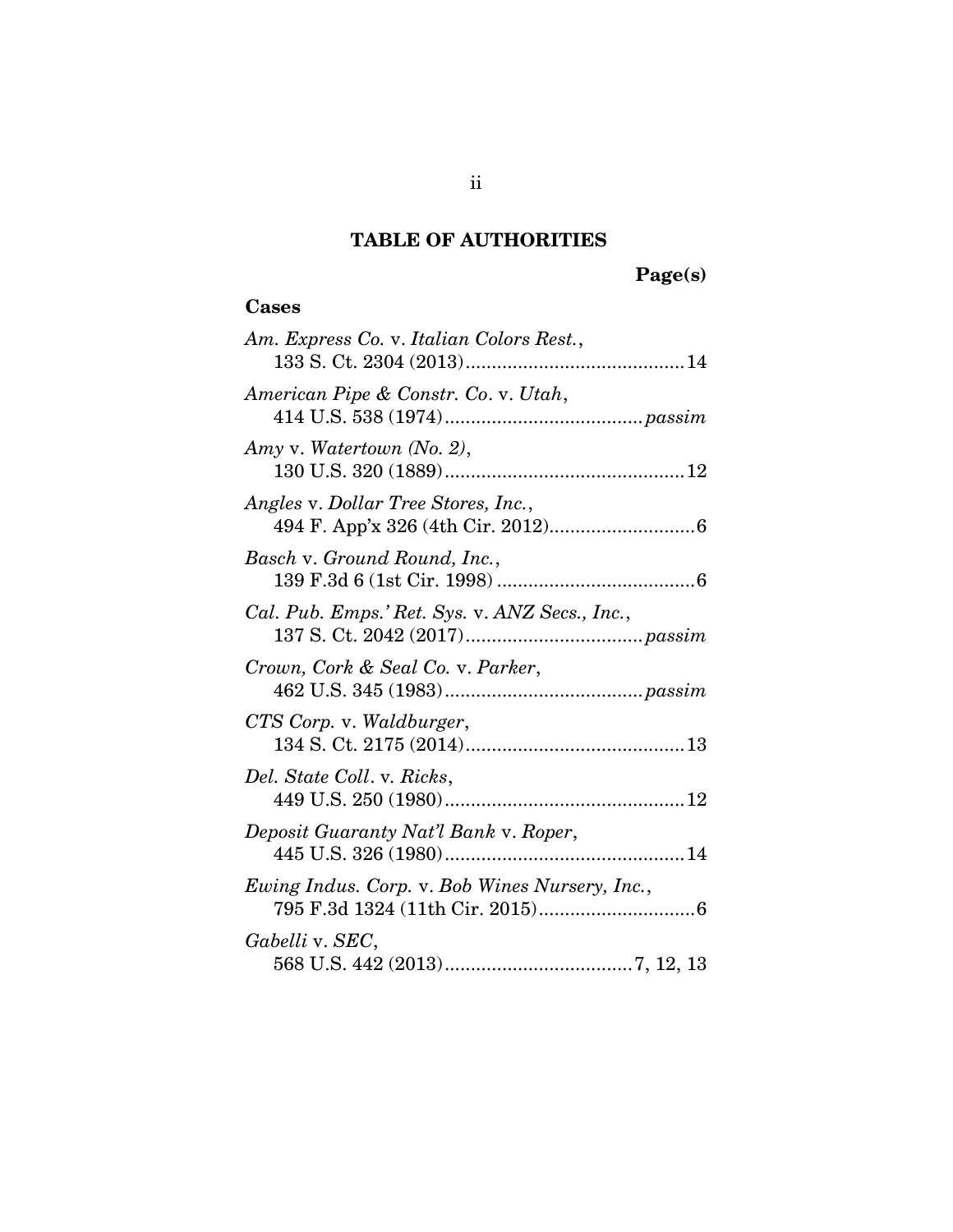| Great Plains Tr. Co. v. Union Pac. R.R. Co.,                        |
|---------------------------------------------------------------------|
| Halliburton Co. v. Erica P. John Fund, Inc.,                        |
| Holland v. Florida,                                                 |
| Korwek v. Hunt,                                                     |
| Lozano v. Montoya Alvarez,                                          |
| Menominee Indian Tribe of Wisc. v. United States,                   |
| Petrella v. Metro-Goldwyn-Mayer, Inc.,                              |
| Phipps v. Wal-Mart Stores, Inc.,                                    |
| Salazar-Calderon v. Presidio Valley Farmers Ass'n,                  |
| Sawyer v. Atlas Heating & Sheet Metal Works, Inc.,                  |
| SCA Hygiene Prods. Aktiebolag v.<br>First Quality Baby Prods., LLC, |
| Shady Grove Orthopedic Assocs. v. Allstate Ins. Co.,                |
| Smith v. Bayer Corp.,                                               |
| Tyson Foods, Inc. v. Bouaphakeo,                                    |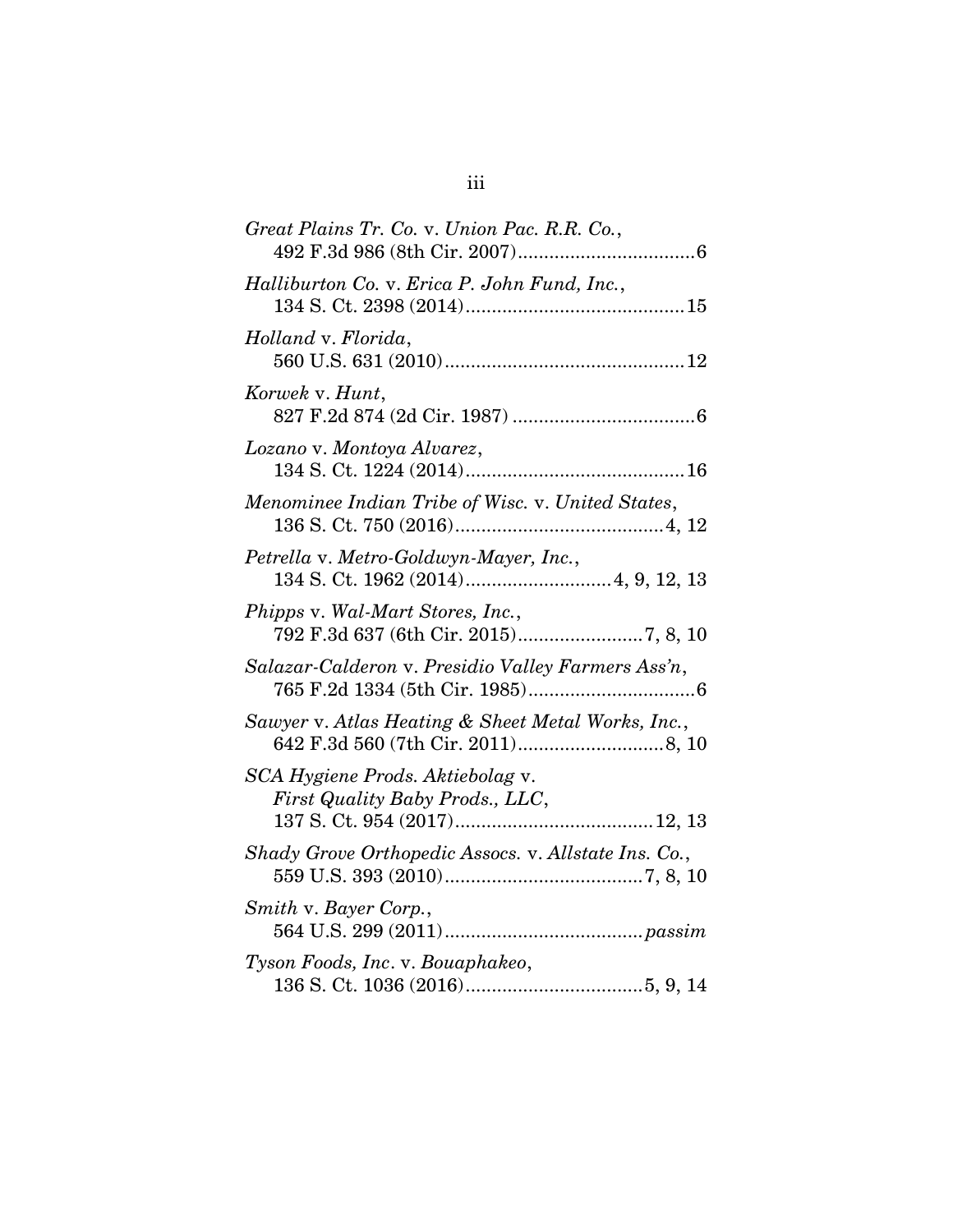| Wallace v. Kato,                                    |
|-----------------------------------------------------|
| Wood v. Carpenter,                                  |
| Yang v. Odom,<br>392 F.3d 97 (3d Cir. 2004) 3, 6, 7 |
| <b>Statute</b>                                      |
|                                                     |
| Rule                                                |
|                                                     |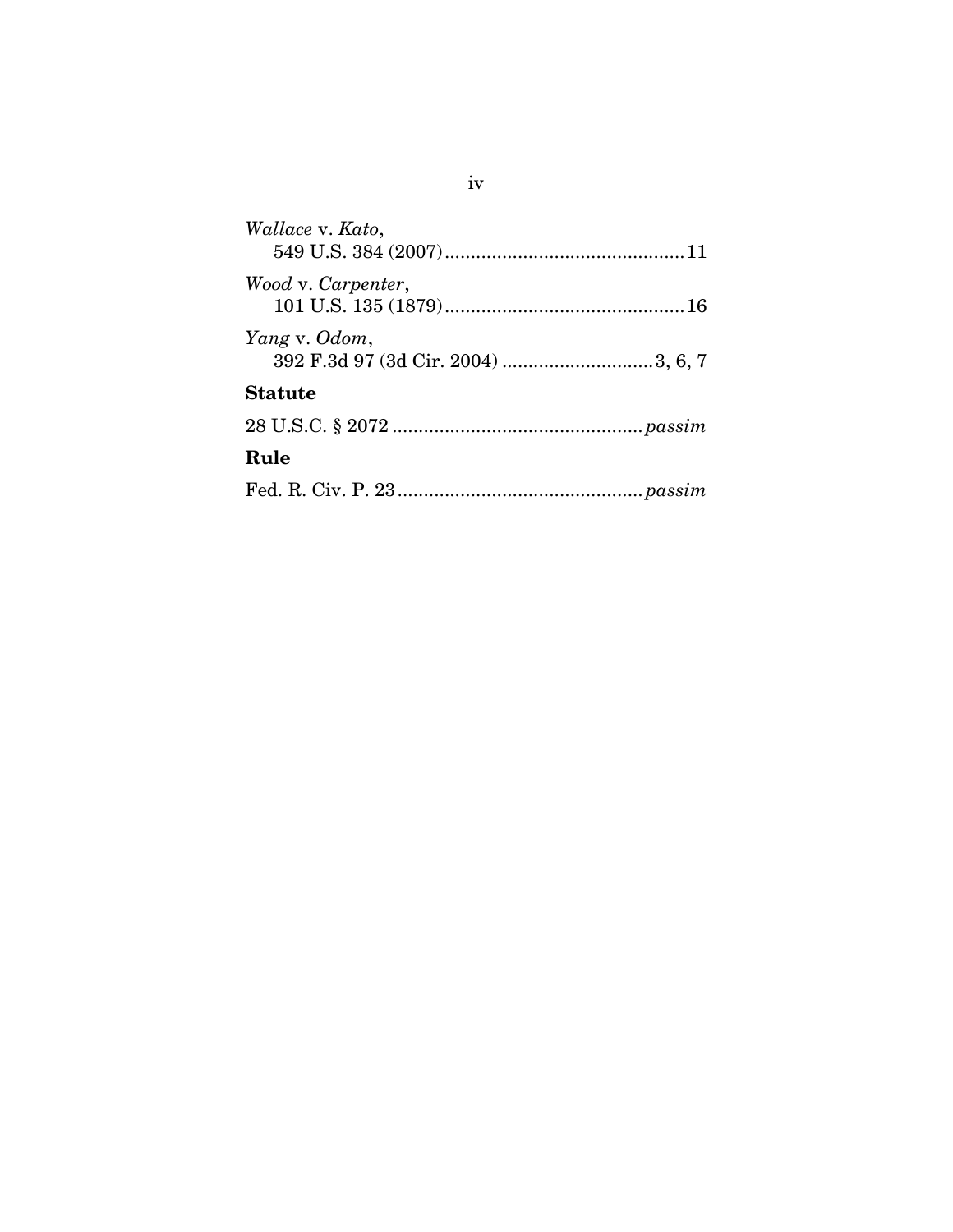## **INTEREST OF** *AMICI CURIAE***\***

<span id="page-7-0"></span>The Chamber of Commerce of the United States of America is the world's largest business federation. It directly represents 300,000 members and indirectly represents the interests of more than three million companies and professional organizations of every size, in every industry sector, and from every region of the country. An important function of the Chamber is to represent the interests of its members in matters before Congress, the executive branch, and the courts. To that end, the Chamber regularly files *amicus curiae* briefs in cases that raise issues of concern to the nation's business community, including class action matters.

The Retail Litigation Center, Inc. ("RLC") is a public policy organization that identifies and contributes to legal proceedings affecting the retail industry. The RLC's members include many of the country's largest and most innovative retailers. They employ millions of workers throughout the United States, provide goods and services to tens of millions of consumers, and account for tens of billions of dollars in annual sales. The RLC seeks to provide courts with retail-

 $\overline{a}$ 

<sup>\*</sup> Pursuant to Supreme Court Rule 37.6, counsel for *amici curiae* states that no counsel for a party authored this brief in whole or in part and no one other than *amici* and their counsel made a monetary contribution to fund the preparation or submission of this brief. Pursuant to Supreme Court Rule 37.2, counsel for *amici curiae* states that counsel for petitioner and respondents received timely notice of *amici*'s intent to file this brief. Counsel for petitioner provided written consent. Counsel for respondents withheld consent, necessitating the accompanying motion for leave to file under Rule 37.2(b).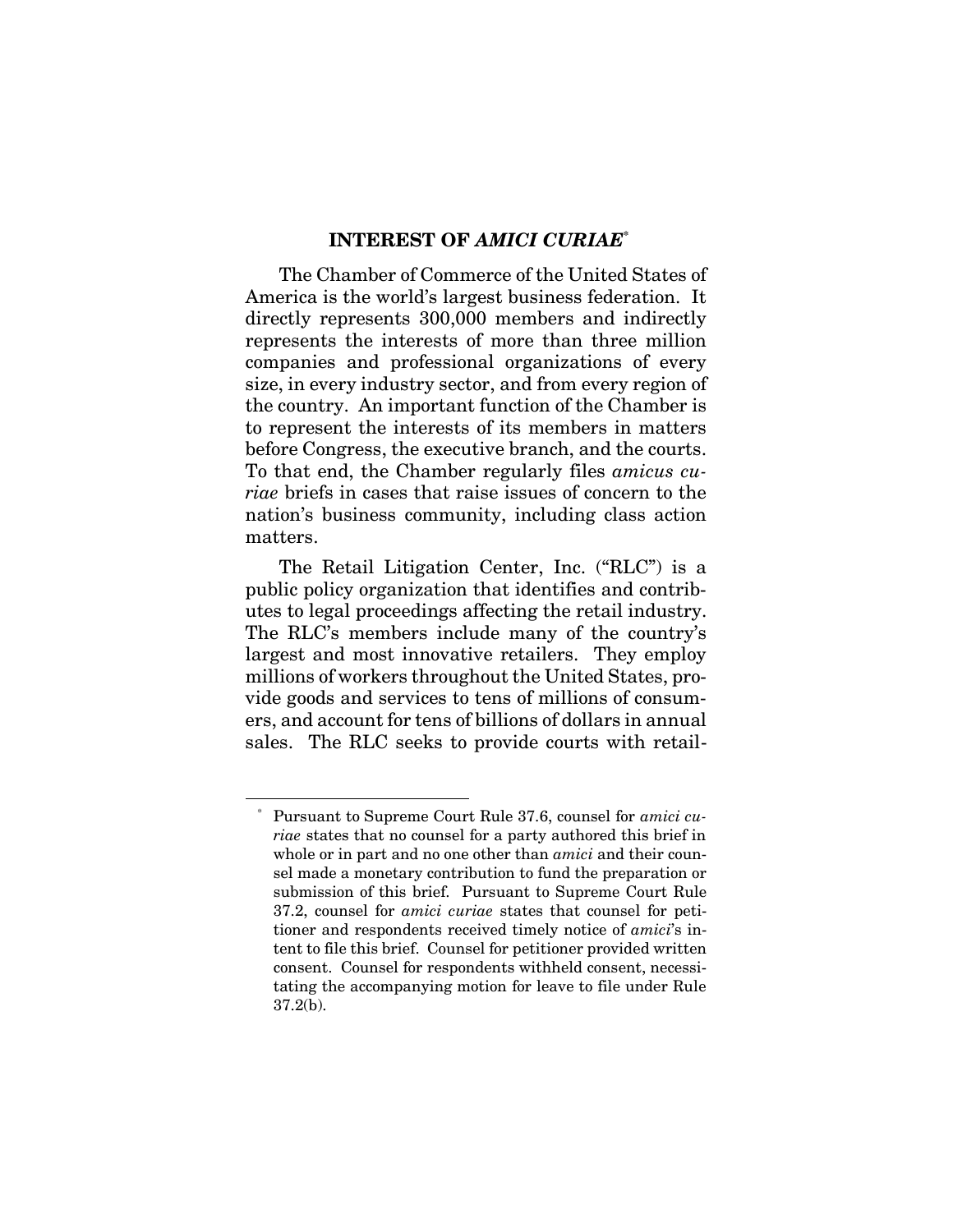industry perspectives on important legal issues impacting its members, and to highlight the potential industry-wide consequences of significant pending cases, including those brought as class actions. The RLC frequently files *amicus curiae* briefs on behalf of the retail industry.

*Amici*'s members and affiliates have a keen interest in ensuring that courts even-handedly enforce the substantive and procedural requirements applicable to class action lawsuits. The class action procedure cannot alter the substantive law, and class actions should be subject to the same rules regardless of where they are filed. The decision below, however, erroneously extends a judicially created tolling doctrine to effectively eliminate Congressionally mandated statutes of limitations in a recurring class action scenario, exacerbating an existing and acknowledged circuit conflict on an important and recurring question of nationwide importance. This Court's review is warranted.

#### <span id="page-8-2"></span><span id="page-8-1"></span>**SUMMARY OF ARGUMENT**

<span id="page-8-3"></span><span id="page-8-0"></span>Under *American Pipe & Construction Co*. v. *Utah*, 414 U.S. 538 (1974), "the commencement of a class action suspends the applicable statute of limitations" for all members of the putative class. *Id.* at 554. If the class is rejected, tolling stops and the statute of limitations resumes running. *Crown, Cork & Seal Co.* v. *Parker*, 462 U.S. 345, 351-54 (1983). Former class members who wish to pursue their claims must, within the remaining limitations period, individually file suit or move to intervene in a timely filed action. *Smith* v. *Bayer Corp.*, 564 U.S. 299, 313 n.10 (2011) ("[A] putative member of an uncertified class may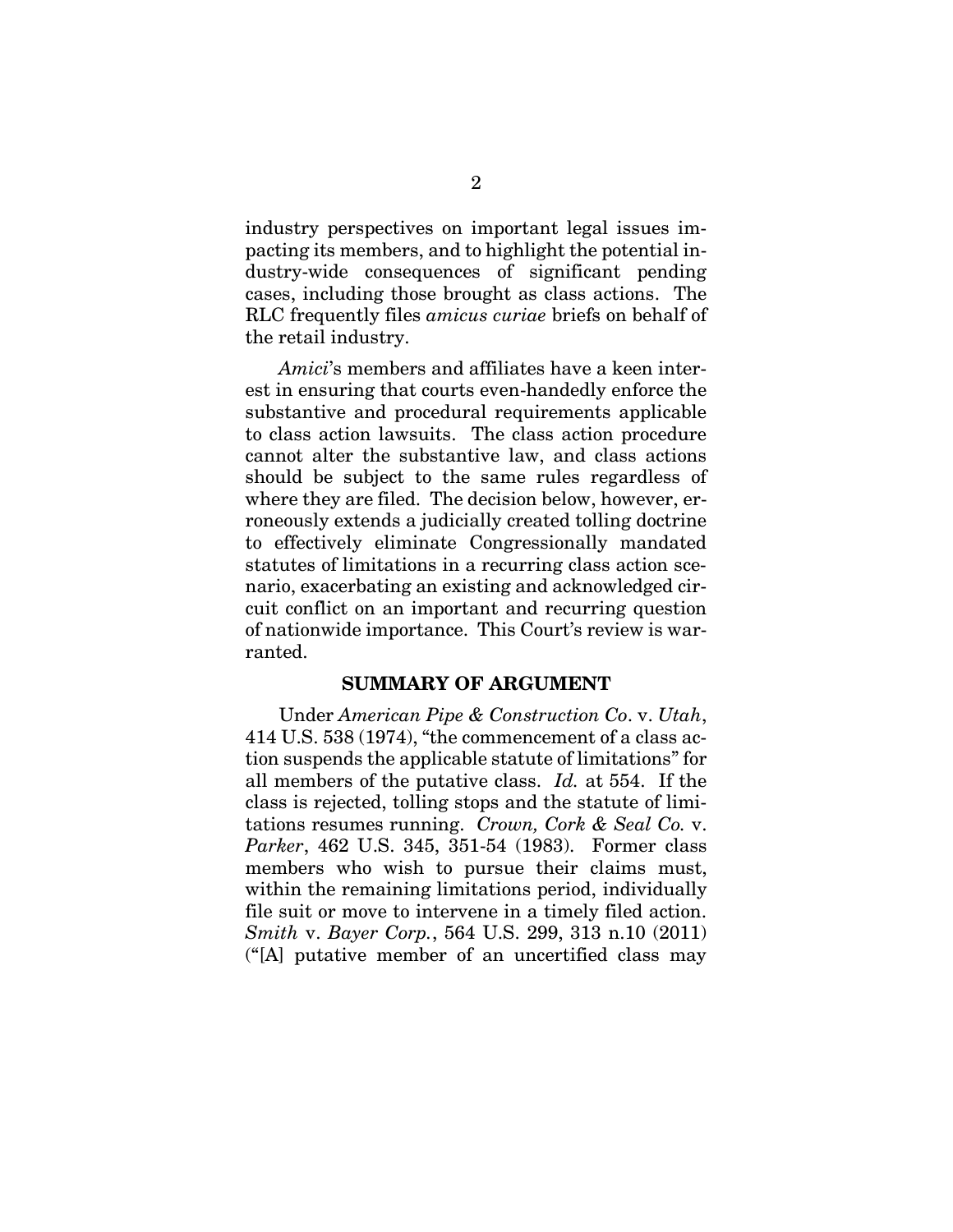wait until after the court rules on the certification motion to file an individual claim or move to intervene in the suit").

**I.** The courts of appeals are split on whether *American Pipe* tolling extends to successive (or "stacked") class actions—reviving the claims of absent persons who did not themselves act after class certification was denied in the first case.

The majority of Circuits have said "no," holding that such claims are untimely because *American Pipe*  tolling comes to an end with the first class certification decision. That is the clear import of this Court's tolling precedents. *See Crown, Cork*, 462 U.S. at 354 ("[T]he statute of limitations … remains tolled for all members of the putative class *until* class certification is denied") (emphasis added). Moreover, "[w]ithout this restriction on tolling, lawyers seeking to represent a plaintiff class could extend the statute of limitations almost indefinitely until they find a district court judge who is willing to certify the class." *Yang*  v. *Odom*, 392 F.3d 97, 113 (3d Cir. 2004) (Alito, J., concurring in part and dissenting in part).

<span id="page-9-0"></span>In the decision below, however, the Ninth Circuit joined a minority of Circuits that have said "yes," holding that *American Pipe* tolling extends to otherwise untimely claims asserted on behalf of absent persons in a successive class action. This approach is premised on the notion that *American Pipe* tolling inheres in Rule 23 itself, so that every class action automatically tolls the claims of putative class members even if those same claims have previously been tolled in a failed class action. *See* Pet. App. 17a-18a.

<span id="page-9-1"></span>This open and acknowledged conflict among the courts of appeals requires resolution to ensure that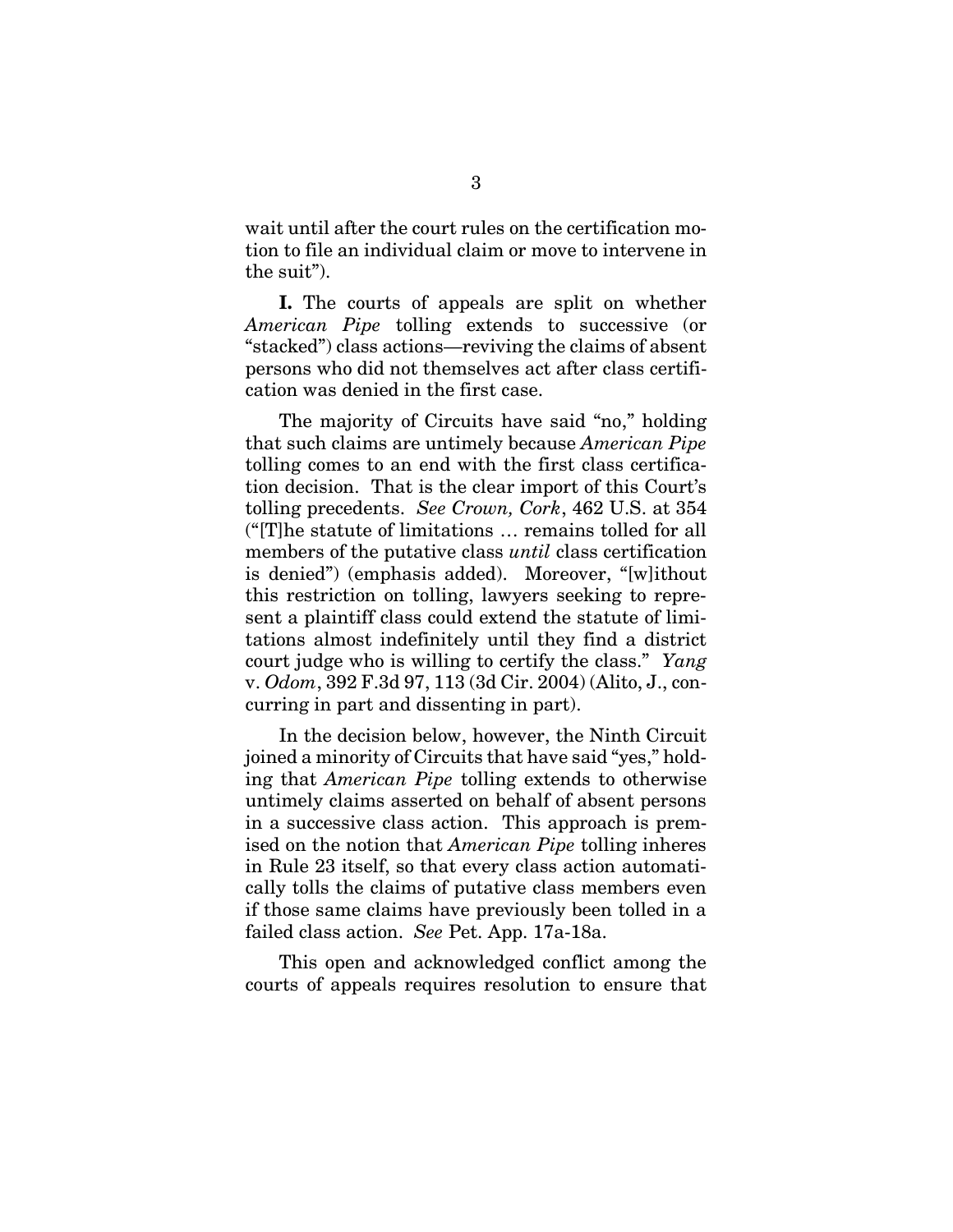plaintiffs *and* defendants in class actions are treated similarly regardless of where the successive suit is filed.

**II.** This Court's post-*American Pipe* decisions make clear that the minority approach—*i.e.*, extending tolling to claims asserted on behalf of absent persons in successive or "stacked" class actions—is wrong.

<span id="page-10-0"></span>First, the Court confirmed last Term that *American Pipe* tolling is equitable in nature, rather than stemming from a statute or Federal Rule of Civil Procedure 23. *Cal. Pub. Emps.' Ret. Sys.* v. *ANZ Secs., Inc.*, 137 S. Ct. 2042, 2051 (2017). That directly, and completely, undercuts the reasoning of the decisions, including that of the Ninth Circuit below, that have rejected the anti-stacking rule.

<span id="page-10-1"></span>Second, equitable tolling ordinarily requires a showing of diligence and extraordinary obstacles to timely filing in the case at hand. *See Menominee Indian Tribe of Wisc.* v. *United States*, 136 S. Ct. 750, 755 (2016). *American Pipe* tolling, in contrast, applies simply because a case is filed as a proposed class action. This departure from traditional equity practice becomes more pronounced, and problematic, in successive class actions.

<span id="page-10-2"></span>Third, the *American Pipe* tolling doctrine is at odds with the separation of powers concerns that have animated the Court's recent decisions curtailing judicial modification of statutory deadlines. As the Court has emphatically warned since *American Pipe*, courts "are not at liberty to jettison Congress' judgment on the timeliness of suit." *Petrella* v. *Metro-Goldwyn-Mayer, Inc.*, 134 S. Ct. 1962, 1967 (2014).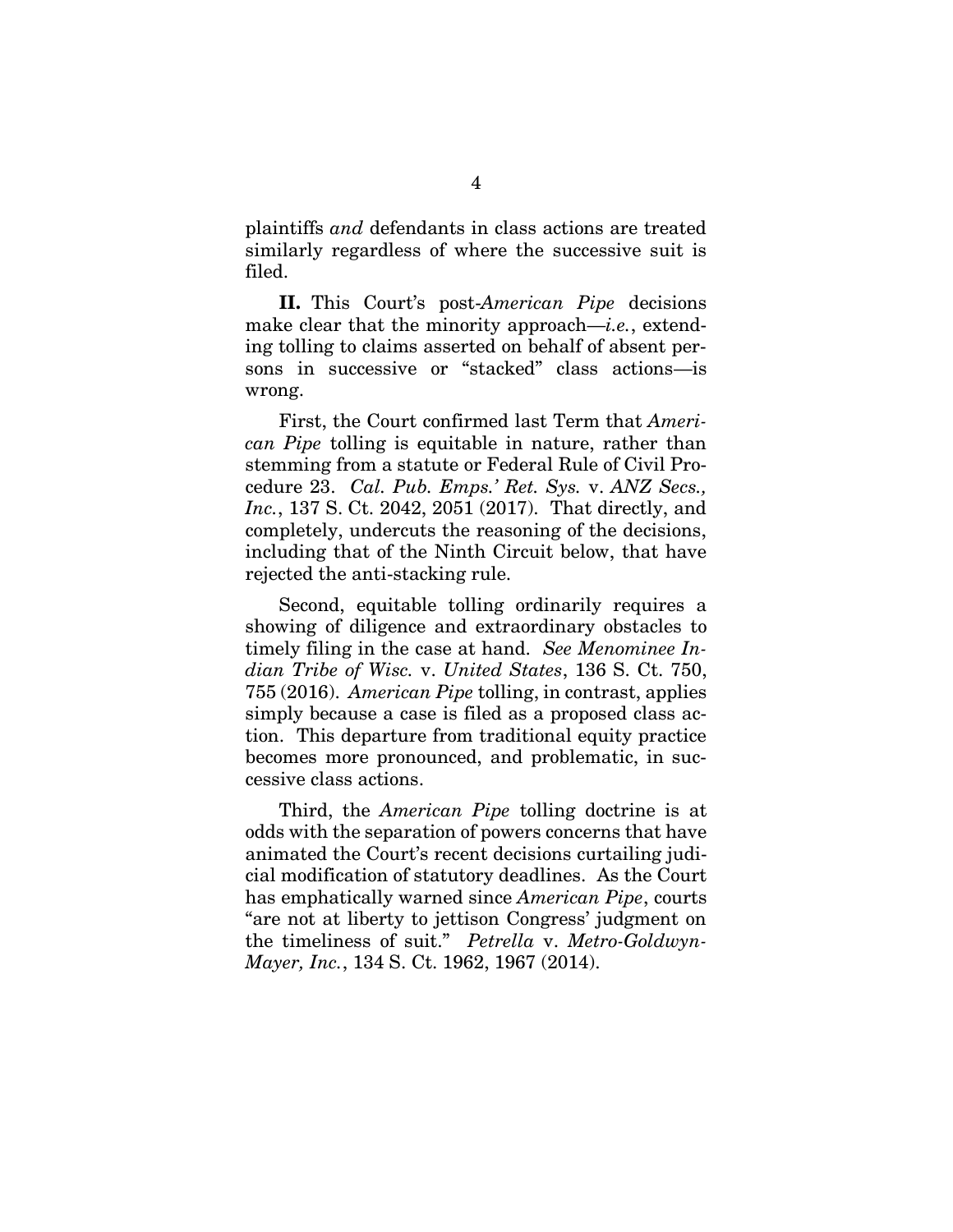<span id="page-11-2"></span><span id="page-11-1"></span>Fourth, this Court has repeatedly reiterated that the Rules Enabling Act, 28 U.S.C. § 2072, prohibits using the class action device to "giv[e] plaintiffs … different rights in a class proceeding than they could have asserted in an individual action." *Tyson Foods, Inc*. v. *Bouaphakeo*, 136 S. Ct. 1036, 1048 (2016)*.* Yet extending *American Pipe* tolling to stacked class actions would allow claims to proceed because they are asserted in a proposed class action even when the identical claims would clearly be time-barred if asserted individually.

These post-*American Pipe* decisions indicate that *American Pipe* would not be decided the same way today, and call into serious question the continued viability of the tolling doctrine announced in *American Pipe*. At minimum, they show that *extension* of the *American Pipe* doctrine to stacked class actions is unwarranted, inequitable, and unlawful, and thus that the decision below should be reversed.

#### **ARGUMENT**

<span id="page-11-0"></span>In *American Pipe & Construction Co*. v. *Utah*, 414 U.S. 538 (1974), this Court held that "the commencement of a class action suspends the applicable statute of limitations as to all asserted members of the class who would have been parties had the suit been permitted to continue as a class action." *Id.* at 554. If the class is not certified, then putative class members must individually file suit, or move to intervene in a timely action, within the remaining limitations period. *Crown, Cork & Seal Co.* v. *Parker*, 462 U.S. 345, 351-54 (1983). As this Court recently summarized the *American Pipe* tolling doctrine: "[A] putative member of an uncertified class may wait until after the court rules on the certification motion to file an individual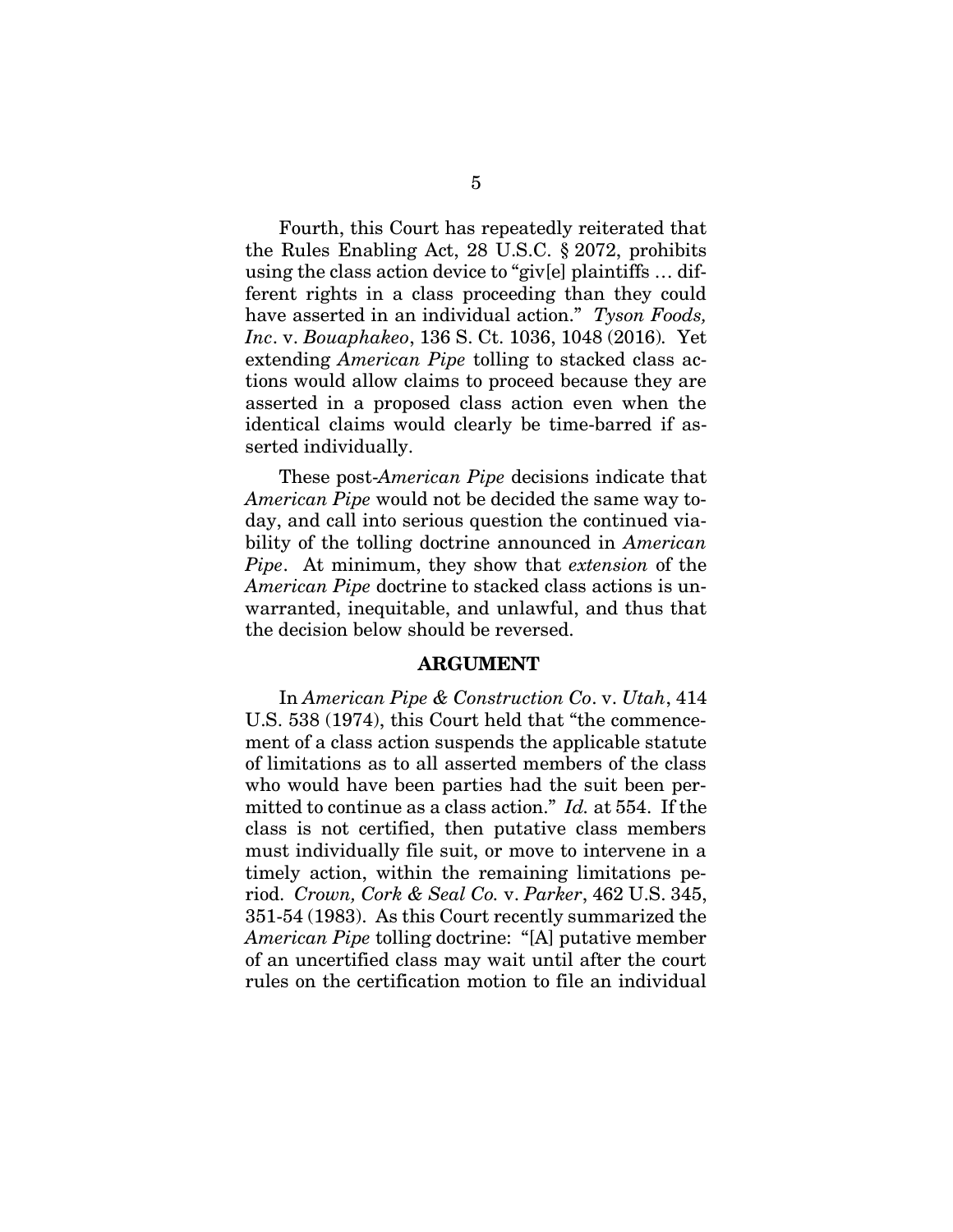claim or move to intervene in the suit." *Smith* v. *Bayer Corp.*, 564 U.S. 299, 313 n.10 (2011).

#### <span id="page-12-0"></span>**I. THE CIRCUITS ARE SPLIT ON EXTENDING**  *AMERICAN PIPE* **TOLLING TO SUCCESSIVE CLASS ACTIONS.**

As the petition for a writ of *certiorari* ably demonstrates (at 11-18), the courts of appeals have split deeply on the question presented here—whether *American Pipe* tolling can be extended beyond the first certification decision to the claims asserted ostensibly on behalf of absent persons in a second (or third or fourth) class action.

<span id="page-12-7"></span><span id="page-12-6"></span><span id="page-12-5"></span><span id="page-12-4"></span><span id="page-12-2"></span><span id="page-12-1"></span>The majority of the courts of appeals have (correctly) said "no," and held that *American Pipe* tolling does not extend past the initial decision on class certification. *See Basch* v. *Ground Round, Inc.*, 139 F.3d 6, 11 (1st Cir. 1998); *Korwek* v. *Hunt*, 827 F.2d 874, 879 (2d Cir. 1987); *Yang* v. *Odom*, 392 F.3d 97, 104 (3d Cir. 2004); *Angles* v. *Dollar Tree Stores, Inc.*, 494 F. App'x 326, 331 n.10 (4th Cir. 2012); *Salazar-Calderon* v. *Presidio Valley Farmers Ass'n*, 765 F.2d 1334, 1351 (5th Cir. 1985); *Great Plains Tr. Co.* v. *Union Pac. R.R. Co.*, 492 F.3d 986, 997 (8th Cir. 2007); *Ewing Indus. Corp.* v. *Bob Wines Nursery, Inc.*, 795 F.3d 1324, 1325 (11th Cir. 2015). Once that decision has been made, proposed members of the (rejected) class seeking to protect their rights must individually file suit or intervene in a timely action—just as this Court has held. *See Crown, Cork*, 462 U.S. at 354; *Smith*, 564 U.S. at 313 n.10.

<span id="page-12-3"></span>These courts have adopted what has become known as the "anti-stacking" rule, which prevents interminable litigation by limiting *American Pipe* tolling to the first proposed class action. As then-Judge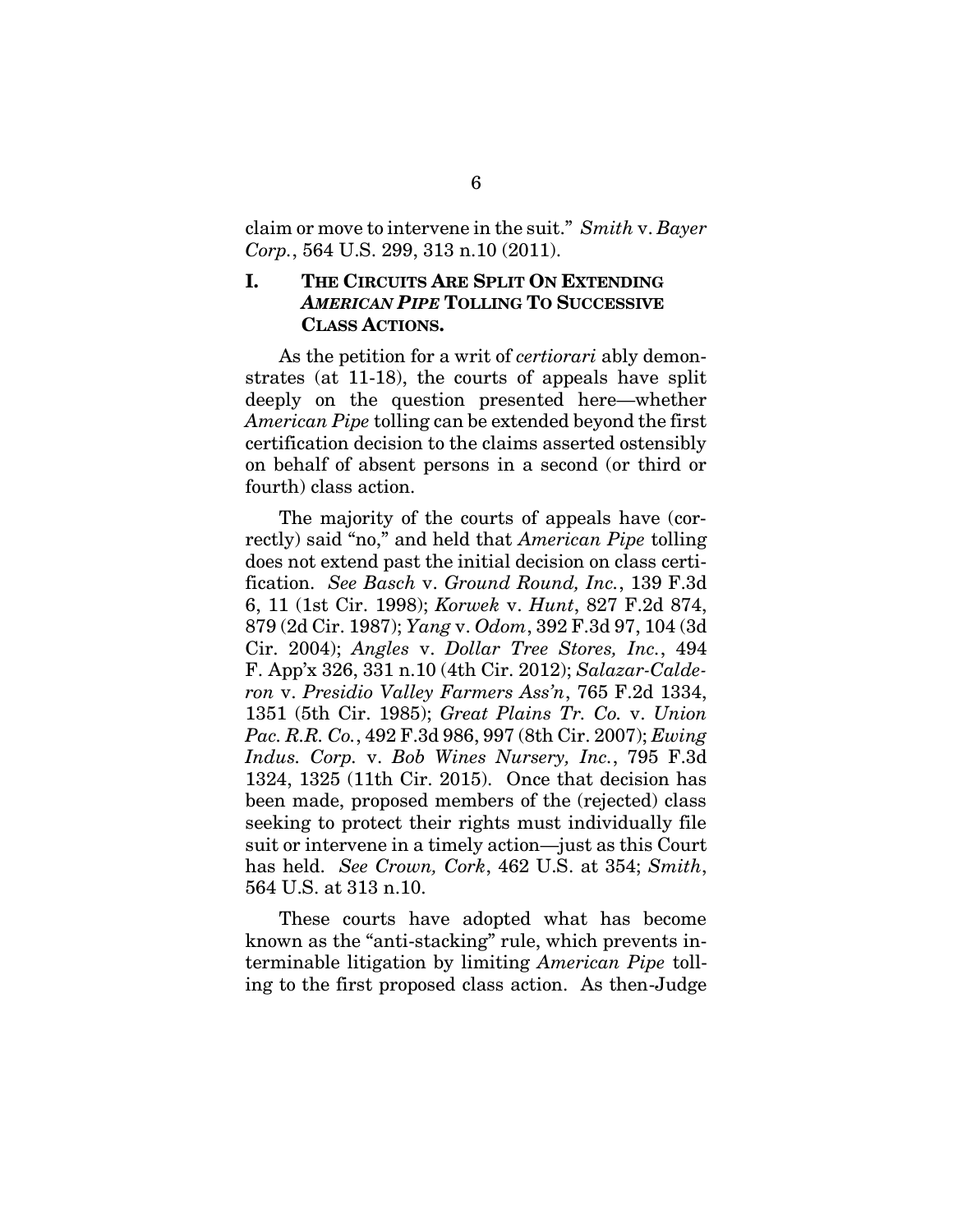<span id="page-13-3"></span>Alito explained: "Without this restriction on tolling, lawyers seeking to represent a plaintiff class could extend the statute of limitations almost indefinitely until they find a district court judge who is willing to certify the class. The lawyers could simply file a new, substantively identical action with a new class representative as soon as class certification is denied in the last previous action." *Yang*, 392 F.3d at 113 (Alito, J., concurring in part and dissenting in part). Under the anti-stacking approach, all claimants in any subsequent (or "stacked") lawsuits, including putative class members, must comply with the limitations periods enacted by Congress. That approach prevents claimants "from sleeping on their rights," *Crown, Cork*, 462 U.S. at 352, and in turn ensures fair adjudication by ensuring that claims are brought before "evidence has been lost, memories have faded, and witnesses have disappeared." *Gabelli* v. *SEC*, 568 U.S. 442, 448 (2013) (quotation omitted).

<span id="page-13-2"></span><span id="page-13-1"></span><span id="page-13-0"></span>Two courts of appeals—the Ninth Circuit in the decision below, following a similar decision by the Sixth Circuit—have abandoned earlier decisions endorsing the anti-stacking rule and (erroneously) ruled that the *American Pipe* doctrine can be extended to toll the claims asserted on behalf of absent persons in a second or successive class action. Pet. App. 12a-22a; *Phipps* v. *Wal-Mart Stores, Inc.*, 792 F.3d 637, 645 (6th Cir. 2015). These decisions are based largely on misapprehensions of this Court's decisions in *Shady Grove Orthopedic Associates* v. *Allstate Insurance Co.*, 559 U.S. 393 (2010), which says *nothing* about *American Pipe* tolling; and *Smith* v. *Bayer*, where the only mention of *American Pipe* tolling is expressly limited to subsequent *individual* actions. *See* 564 U.S. at 313 n.10.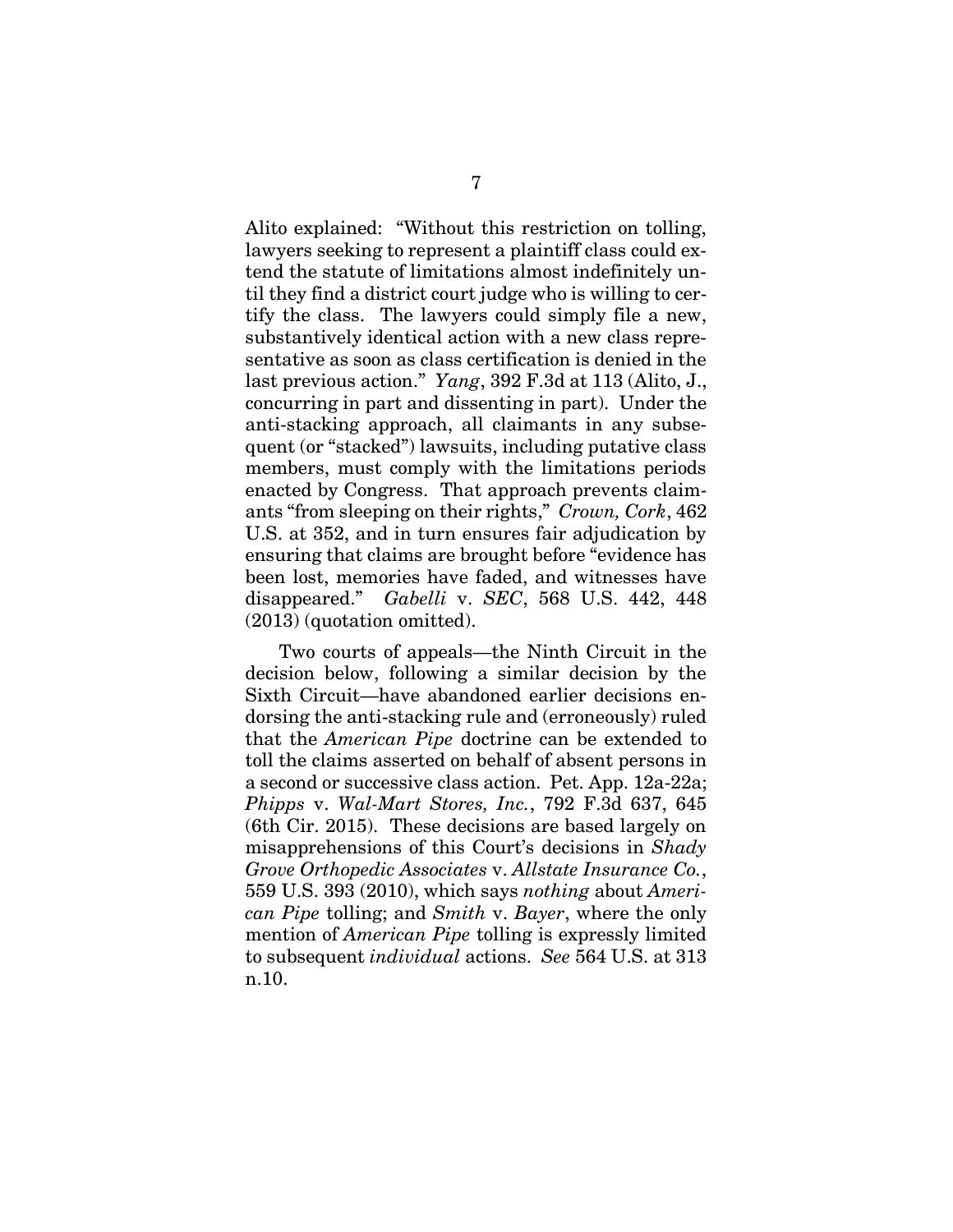The perpetual tolling rule endorsed by the Ninth and Sixth Circuits takes as its essential—but unexamined—premise the proposition that the claims of absent persons in a proposed class action are automatically tolled by operation of Rule 23 itself. Thus, to these courts, it makes no matter whether the claims are asserted in an initial or subsequent class action; so long as some named plaintiff with a timely claim proposes to proceed as a class representative, the claims of all persons in the proposed class are automatically tolled (and tolled, and tolled, and tolled) for each successive class action filed. *See* Pet. App. 17a-19a; *Phipps*, 792 F.3d at 645.

<span id="page-14-1"></span><span id="page-14-0"></span>The Seventh Circuit has taken a different tack, confusing the issue by casting the tolling question in preclusion terms—*i.e.*, whether the first decision on class certification "binds" the absent class members. *See Sawyer* v. *Atlas Heating & Sheet Metal Works, Inc.*, 642 F.3d 560, 563-64 (7th Cir. 2011). That approach does not survive this Court's subsequent decision in *Smith* v. *Bayer*, which held that "[n]either a proposed class action nor a rejected class action may bind nonparties," including unnamed persons who would be members of a proposed class that is not certified. 564 U.S. at 314. The Seventh Circuit has not, however, revisited its approach.

<span id="page-14-2"></span>The open and acknowledged conflict among the Circuits regarding the anti-stacking rule requires resolution by this Court. As things stand, the identical claims are untimely if brought in federal court in Florida, New York, and Texas; but timely in Ohio and California. This kind of disuniformity is antithetical to Rule 23, which applies regardless of the type of suit or the federal court where it is brought. *See Shady Grove*, 559 U.S. at 409 (plurality) ("A Federal Rule of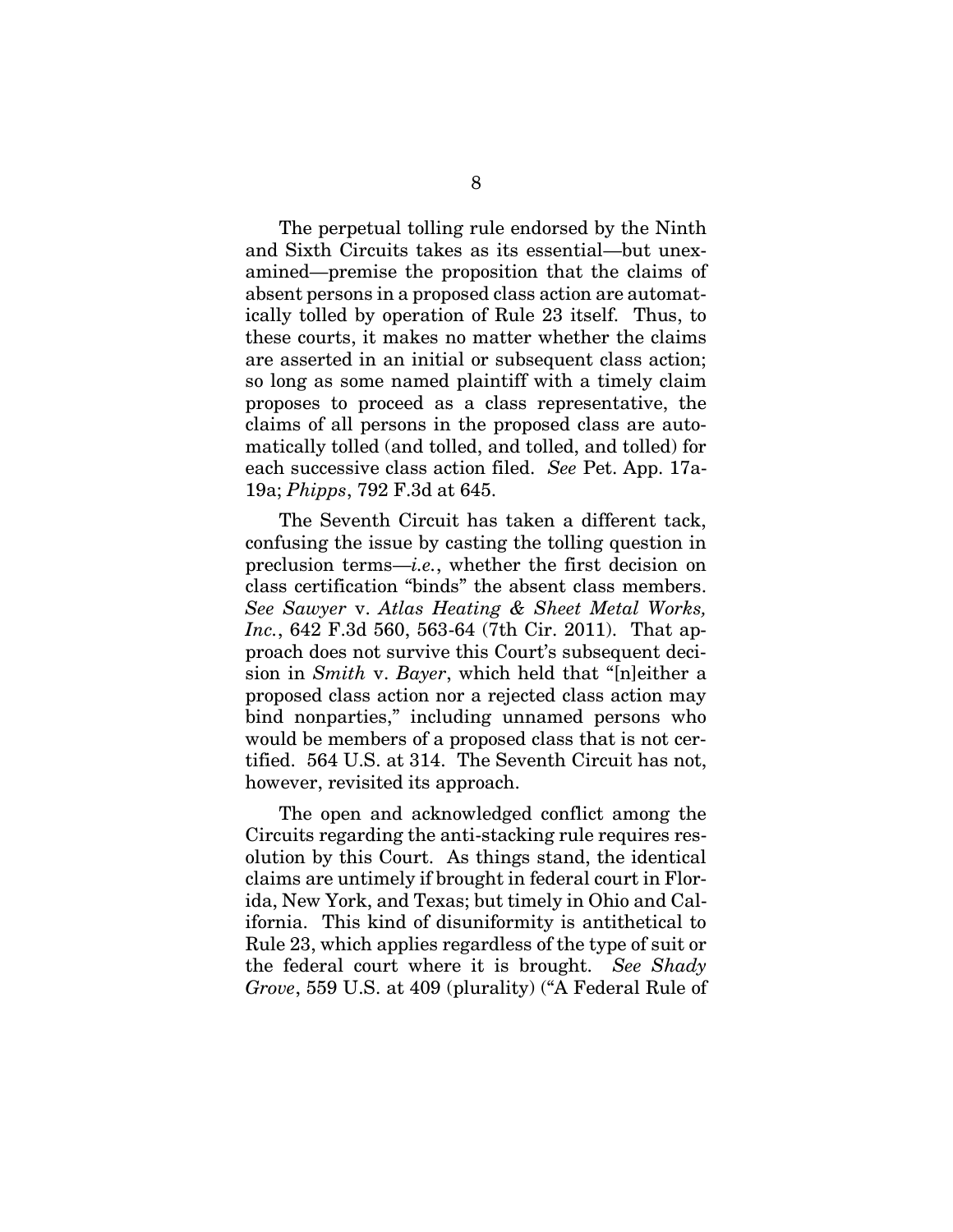Procedure is not valid in some jurisdictions and invalid in others—or valid in some cases and invalid in others"). Either the claims of absent persons in a stacked class action are tolled or they are not. Only this Court can resolve the conflict. *See* Pet. 19-21. And as explained next, the minority rule—as exemplified by the decision below—is wrong.

#### <span id="page-15-0"></span>**II. THE DECISION BELOW IS IRRECONCILABLE WITH THIS COURT'S PRECEDENTS.**

Last Term, the Court decided *California Public Employees' Retirement System* v. *ANZ Securities, Inc.*, 137 S. Ct. 2042 (2017), its first major *American Pipe* tolling case in decades. In *CalPERS*, the Court expressly declined to extend *American Pipe* tolling to statutes of repose. *Id.* at 2055. The Court also removed any lingering question about the basis for *American Pipe* tolling—it "is the judicial power to promote equity, rather than to interpret and enforce statutory provisions." *Id.* at 2051. Significantly, these holdings came on the heels of numerous cases limiting equitable modification of statutory time limits (*e.g.*, *Petrella* v. *Metro-Goldwyn-Mayer, Inc.*, 134 S. Ct. 1962, 1967 (2014)), as well as decisions enforcing the Rules Enabling Act's "pellucid instruction that use of the class device cannot 'abridge … any substantive right.'" *Tyson Foods, Inc*. v. *Bouaphakeo*, 136 S. Ct. 1036, 1046 (2016) (quoting 28 U.S.C. § 2072(b)) (alteration original).

<span id="page-15-2"></span><span id="page-15-1"></span>Taken together, these decisions call into serious question the continued viability of the *American Pipe* tolling doctrine, which warrants reconsideration in an appropriate case. At minimum, the Court's post-*American Pipe* precedents establish that the Ninth and Sixth Circuits erred in *extending* the equitable tolling authorized in *American Pipe* beyond the first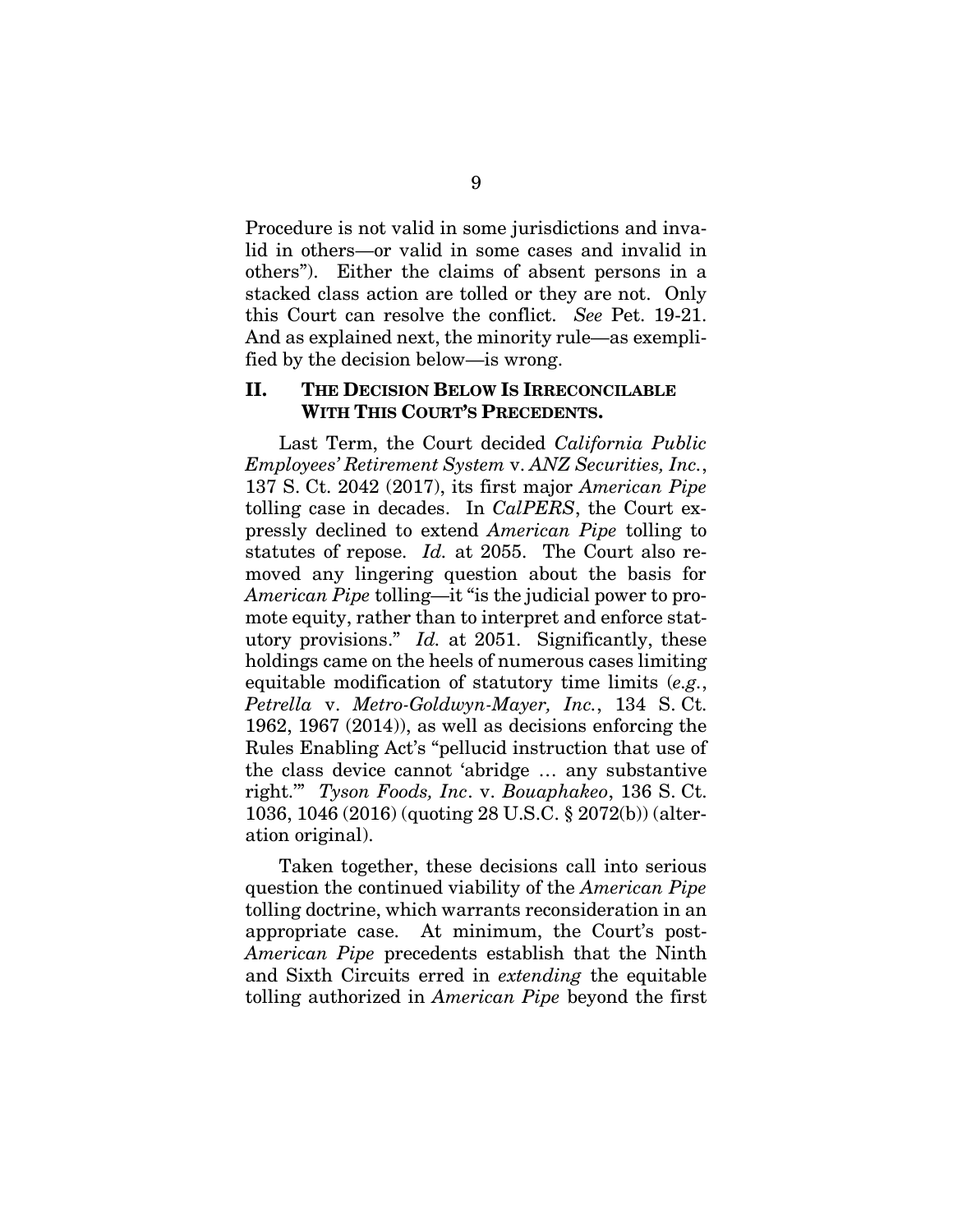class certification decision, to allow a succession of named plaintiffs to endlessly litigate substantially similar claims, ostensibly on behalf of unnamed individuals, without regard to congressionally imposed timely filing limits.

*First*, *CalPERS* put to rest the notion that *American Pipe* tolling is somehow inherent in or required by Rule 23. The Court squarely held that the doctrine is "grounded in the traditional equitable powers of the judiciary," rather than "mandated by the text of a statute or federal rule." 137 S. Ct. at 2052; *see also ibid.*  (*American Pipe* tolling is an exercise of "traditional equitable powers, designed to modify a statutory time bar where its rigid application would create injustice"). As the Court explained it, "nor could it" be otherwise, because "Rule 23 does not so much as mention the extension or suspension of statutory time bars." *Ibid.* 

<span id="page-16-2"></span><span id="page-16-1"></span><span id="page-16-0"></span>In allowing stacked class actions, both the Ninth Circuit (in the decision below) and the Sixth Circuit (in the decision that the Ninth Circuit followed) uncritically accepted the premise that *American Pipe* tolling stemmed from Rule 23. Each of them relied on the Rule 23 analysis in *Shady Grove* (a case which said nothing about *American Pipe* tolling) to support expanding *American Pipe* tolling. *See* Pet. App. 17a (asserting that *Shady Grove* "confirmed" the availability of such tolling); *Phipps*, 792 F.3d at 652 (citing *Shady Grove* and holding that disallowing stacked class actions would "eviscerate Rule 23"); *cf. Sawyer*, 642 F.3d at 564 (arguing that the anti-stacking decisions "cannot be reconciled" with *Shady Grove*). That logic, dubious from the start, does not survive *CalPERS*.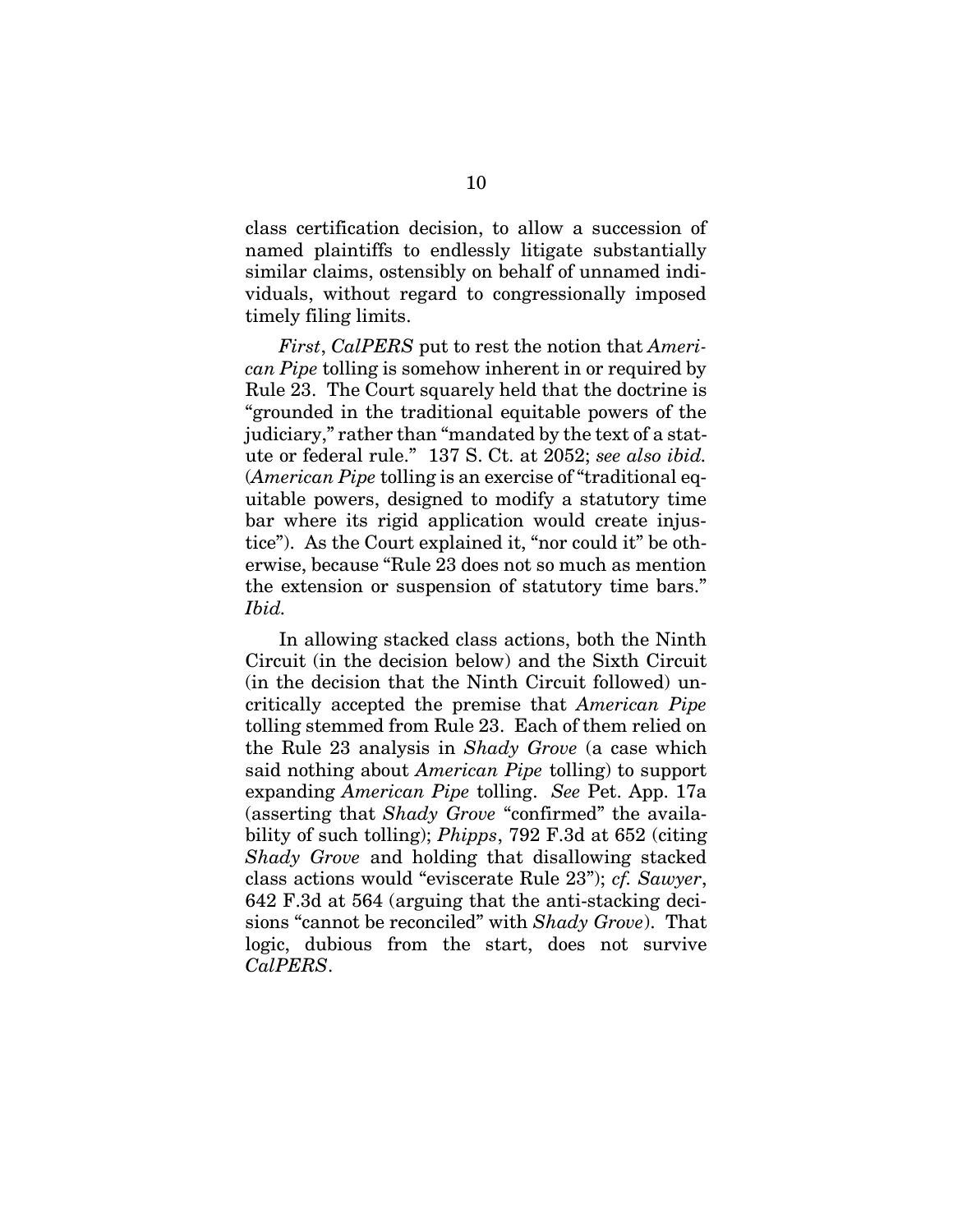*CalPERS* held in so many words that *American Pipe* tolling is not dictated by Rule 23; and in so doing, the Court obliterated the suggestion—accepted by the court below—that the claims of proposed class members are *automatically* tolled whenever a case is brought as a class action. Rather, because *American Pipe* tolling is an equitable doctrine, any litigant or court proposing to extend it beyond the bounds established by the Supreme Court (in *American Pipe* and *Crown Cork*) has the burden of showing that such an extension is equitable. Neither plaintiffs nor the Ninth Circuit in this case even attempted to make such a showing.

*Second*, while *American Pipe* tolling is equitable, the Court in *American Pipe* "did not consider the criteria of the formal doctrine of equitable tolling in any direct manner," such as "whether the plaintiffs pursued their rights with special care; whether some extraordinary circumstance prevented them from intervening earlier; or whether the defendant engaged in misconduct." *CalPERS*, 137 S. Ct. at 2052; *see also American Pipe*, 414 U.S. at 551 (acknowledging that its reasoning extended to cover even "those members of the class who did not rely upon the commencement of the class action (or who were even unaware that such a suit existed)").

<span id="page-17-0"></span>That blanket approach is incompatible with the Court's return to the traditional view that equitable tolling "is a rare remedy to be applied in unusual circumstances, not a cure-all for an entirely common state of affairs." *Wallace* v. *Kato*, 549 U.S. 384, 396 (2007). As the Court has recently reconfirmed, a "litigant is entitled to equitable tolling … *only* if  " he carries the burden of showing both that "'he has been pur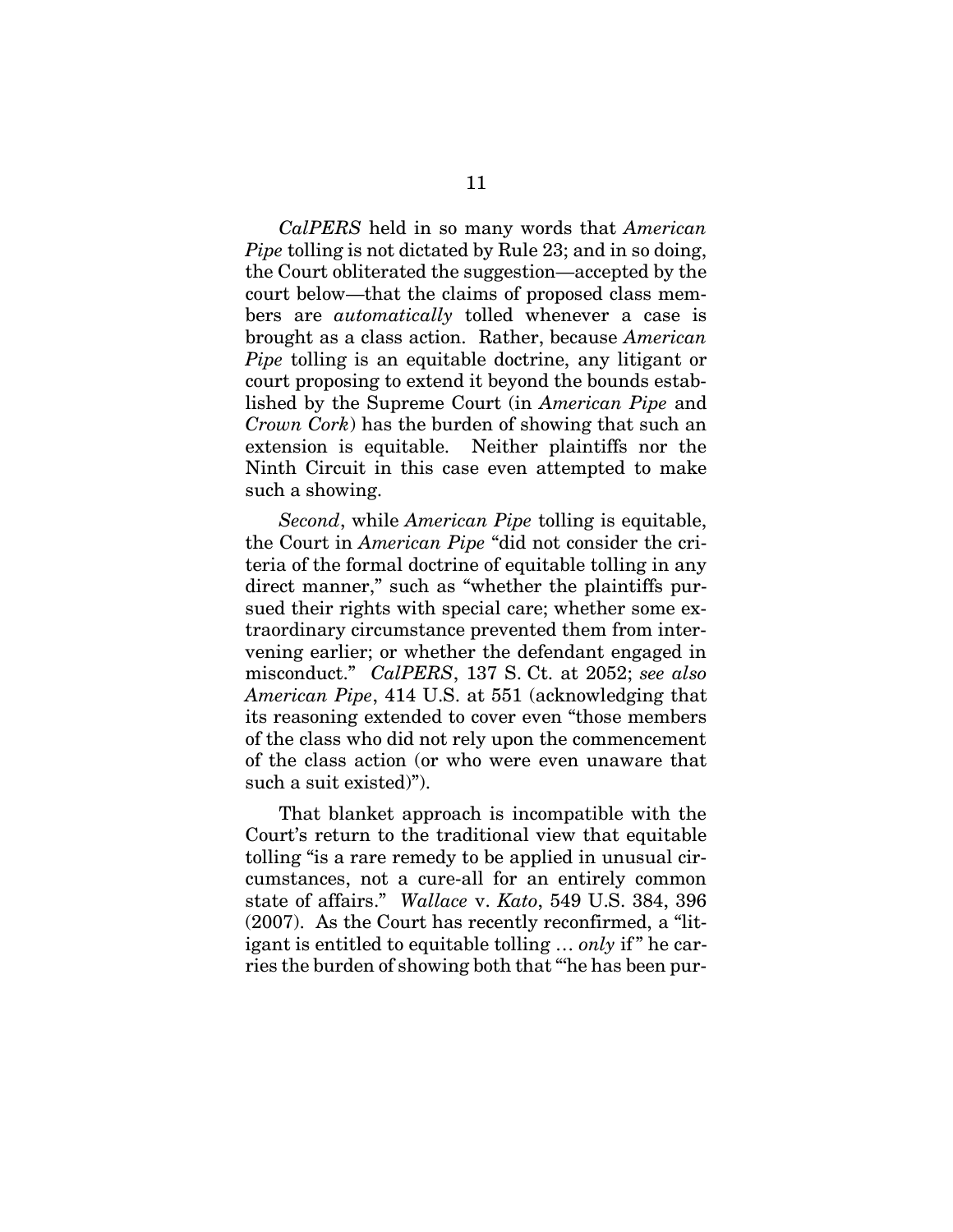<span id="page-18-5"></span><span id="page-18-4"></span><span id="page-18-3"></span>suing his rights diligently," and "that some extraordinary circumstance stood in his way and prevented timely filing.'" *Menominee Indian Tribe of Wisc.* v. *United States*, 136 S. Ct. 750, 755 (2016) (emphasis added) (quoting *Holland* v. *Florida*, 560 U.S. 631, 649 (2010)); *see also Petrella*, 134 S. Ct. at 1975 & n.17 (explaining that equitable tolling is available in "appropriate circumstances," such as "a party's infancy or mental disability, absence of the defendant from the jurisdiction, [or] fraudulent concealment"). Yet until the first class certification decision has been made, *American Pipe* tolling is available by right, regardless of the facts of the particular case.

<span id="page-18-6"></span><span id="page-18-2"></span><span id="page-18-1"></span><span id="page-18-0"></span>*Third*, the *American Pipe* tolling doctrine raises significant separation-of-powers concerns. Statutory time limits "inevitably reflec[t] [Congress's] value judgment concerning the point at which the interests in favor of protecting valid claims are outweighed by the interests in prohibiting the prosecution of stale ones." *Del. State Coll*. v*. Ricks*, 449 U.S. 250, 260 (1980) (quotation omitted). Courts have no free-floating "liberty to jettison Congress' judgment on the timeliness of suit." *Petrella*, 134 S. Ct. at 1967. That is because "separation-of-powers principles" preclude giving courts such a "legislation-overriding" role. *SCA Hygiene Prods. Aktiebolag* v. *First Quality Baby Prods., LLC*, 137 S. Ct. 954, 960 (2017) (quotation omitted). Thus the Court has warned that judicially created exceptions to statutory deadlines must be "'very limited in character, and are to be admitted with great caution; otherwise the court would make the law instead of administering it.'" *Gabelli*, 568 U.S. at 454 (quoting *Amy* v. *Watertown (No. 2)*, 130 U.S. 320, 324 (1889)).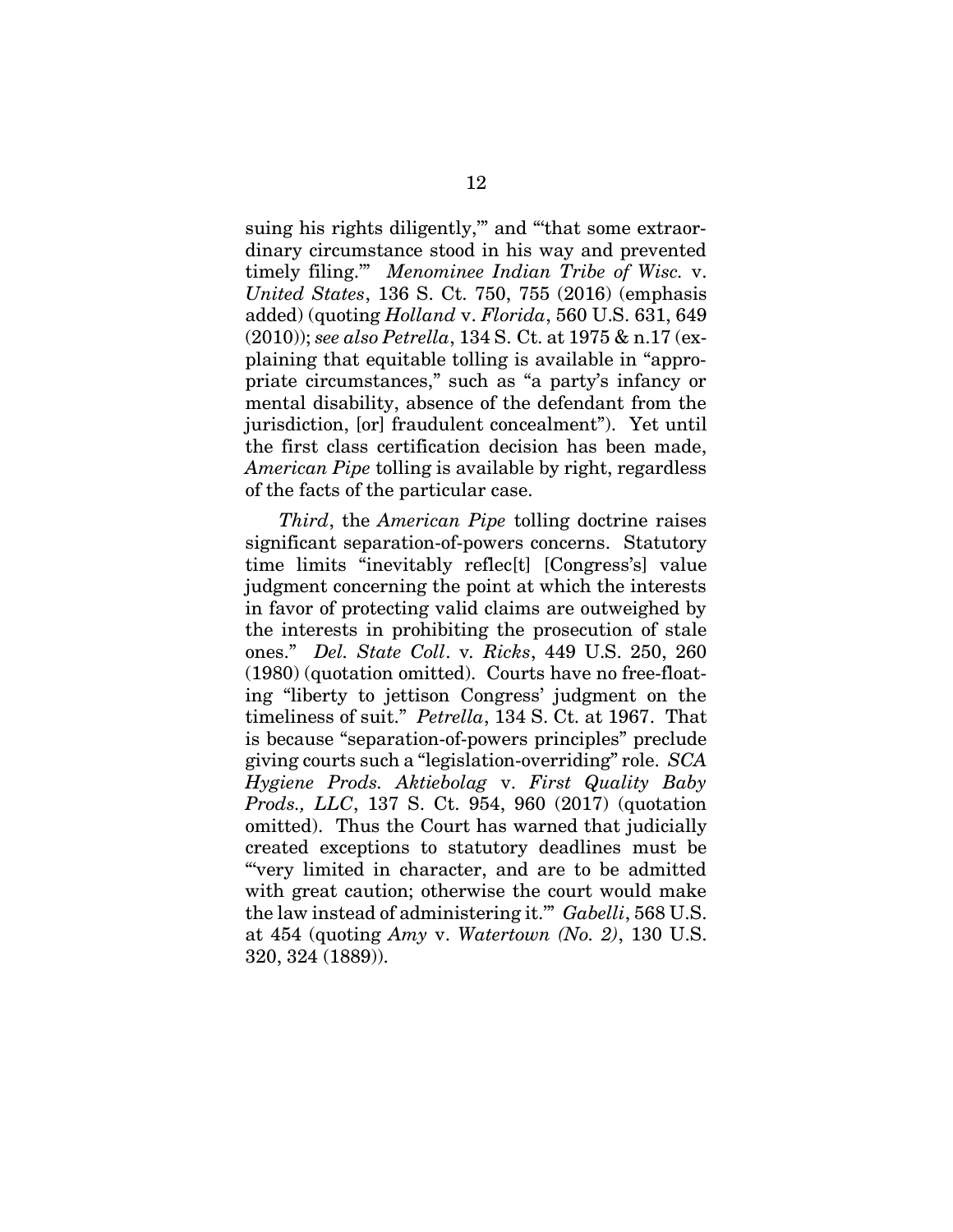<span id="page-19-1"></span>Indeed, the Court has refused to endorse other types of equitable relief from timeliness requirements when doing so is at odds with the specific statutory context. For example, in *Gabelli*, the Court considered whether a discovery rule can toll the government's deadline to bring a fraud case under a statute of limitations covering a wide range of civil enforcement actions. *See* 568 U.S. at 444-45. The Court refused to afford the government the same benefit given a private plaintiff in a fraud case, explaining that the reasoning for allowing such relief "does not follow for the Government in the context of enforcement actions for civil penalties." *Id.* at 451. And in *CTS Corp.* v. *Waldburger*, 134 S. Ct. 2175 (2014), the Court held that statutes of repose cannot be equitably adjusted at all because that would interfere with a "a legislative judgment that a defendant should be free from liability after the legislatively determined period of time." Id. at 2183 (quotation omitted).

<span id="page-19-3"></span><span id="page-19-2"></span><span id="page-19-0"></span>This strictness is not reserved for plaintiffs: On the defense side, the Court has all but abandoned the venerable doctrine of laches, holding that courts cannot assume a "legislation-overriding" role by barring suits that are timely under the relevant statute of limitations. *Petrella*, 134 S. Ct. at 1975; *see also SCA Hygiene Prods.*, 137 S. Ct. at 960 ("When Congress enacts a statute of limitations, it speaks directly to the issue of timeliness and provides a rule for determining whether a claim is timely enough to permit relief").

*Fourth*, *American Pipe* tolling is hard to square with the Rules Enabling Act—even when used to allow *individual* suits that would otherwise be untimely, and all the more so when improperly extended to allow successive class actions which serve to revive otherwise long-expired claims. As the Court recently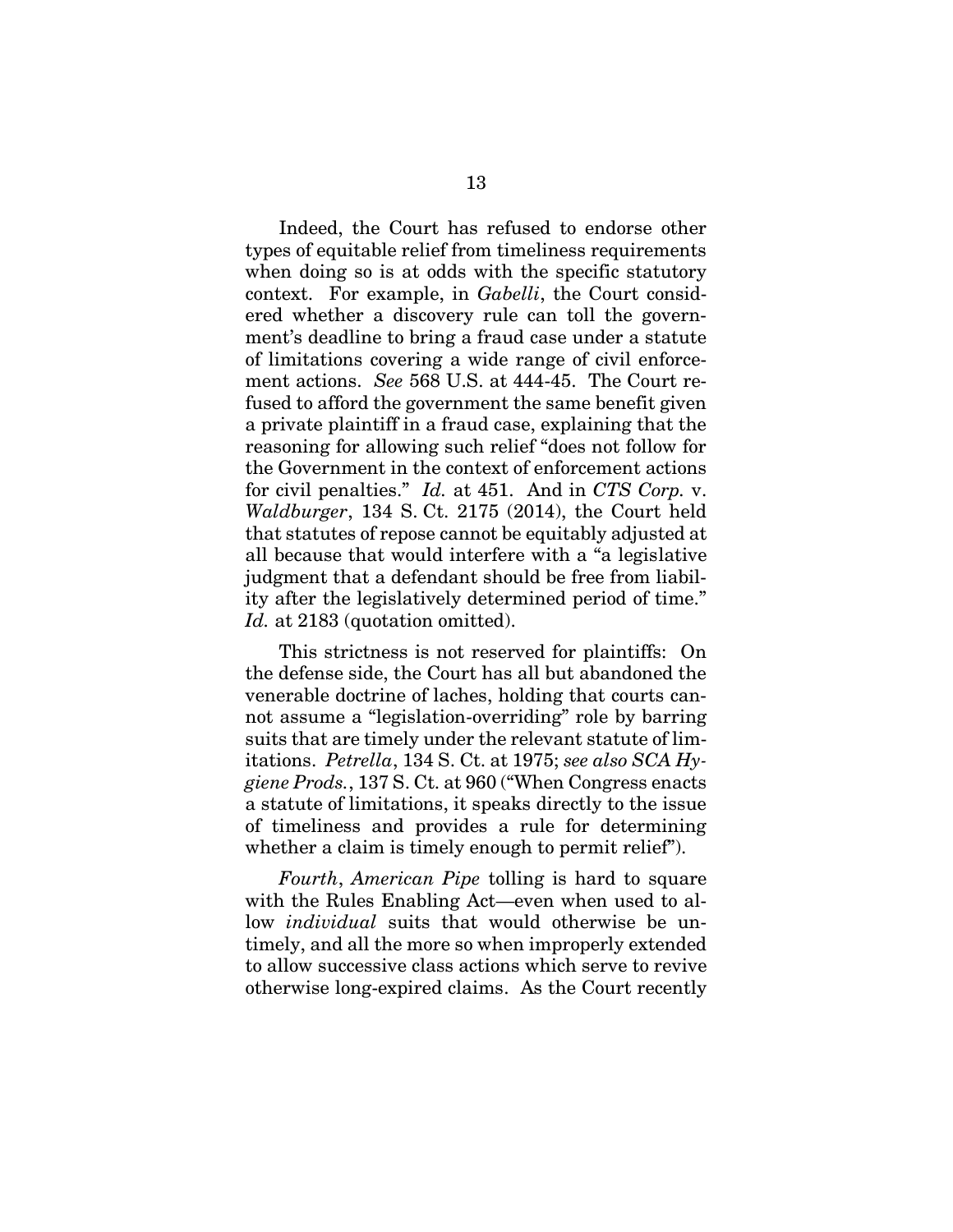<span id="page-20-2"></span><span id="page-20-0"></span>reiterated, the Rules Enabling Act does not permit interpretation or implementation of procedural rules in a way that "giv[es] plaintiffs and defendants different rights in a class proceeding than they could have asserted in an individual action." *Tyson Foods*, 136 S. Ct. at 1048; *see also Am. Express Co.* v. *Italian Colors Rest.*, 133 S. Ct. 2304, 2309 (2013) (observing that claiming "Rule 23 establish[es] an entitlement to class proceedings" would "likely" run afoul of the Rules Enabling Act).

*American Pipe* tolling allows claims that would be time-barred if pursued individually to proceed solely on the basis of the claimants' passive involvement in a putative, and failed, class action. This defect is compounded by extending *American Pipe* to allow stacked class actions. Still*-*absent individuals, whose claims have long ago expired, are accorded tolling rights a second time by virtue of "participating" as unnamed class members in the second class action. Their expired claims are resuscitated, deemed timely, and tolled anew. If the second class is also rejected, these same individuals are then free to be part of a *third* round of litigation, either as individual litigants or, yet again, as unnamed class members. Nothing will stop such zombie claims from rising again and again, all because Rule 23 provides the procedural device of class actions. *See Deposit Guaranty Nat'l Bank* v. *Roper*, 445 U.S. 326, 332 (1980) ("[T]he right of a litigant to employ Rule 23 is a procedural right only, ancillary to the litigation of substantive claims").

<span id="page-20-1"></span>In the context of the case now before the Court, the Rules Enabling Act inquiry is a simple one: Are the absent persons in the successive class action being afforded different rights simply because the second proceeding was filed as a proposed class action? The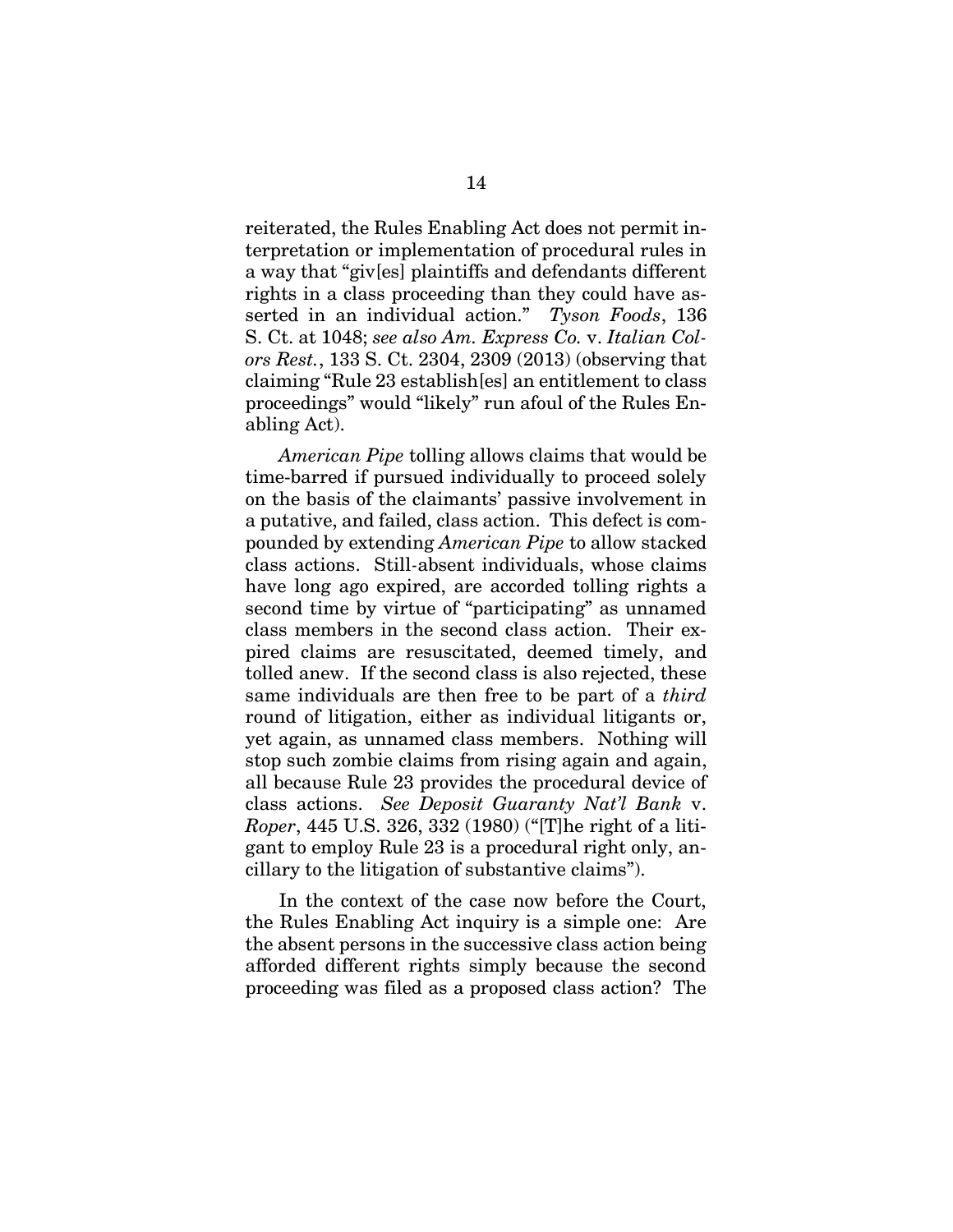answer is equally simple: Yes—their claims are clearly untimely, yet the Ninth Circuit allowed them to proceed. But for extension of *American Pipe* tolling, they would have no claim at all.

\* \* \*

To summarize, *American Pipe*'s blanket approach to tolling—which suspends the running of statutory timely filing limits for every would-be member of the putative class—cannot be squared with these recent decisions restricting the Judiciary's ability to override statutory timely filing limits. *American Pipe* tolling is equitable (and discretionary), not legal (or automatic). Yet, unlike traditional equitable tolling, the *American Pipe* doctrine entails no examination into the behavior of the parties in a particular case. As such, *American Pipe* impinges upon the constitutional line separating judicial powers from legislative functions. And in many cases *American Pipe* tolling will contravene the dictates of the Rules Enabling Act. It seems abundantly clear that *American Pipe* would not be decided the same way today, and in an appropriate case—indeed, perhaps in this case—the Court may wish to consider overruling it.

<span id="page-21-0"></span>At the very least, the Court's post-*American Pipe*  precedents preclude a further *expansion* of tolling to benefit individuals who fail to come forward and assert their own rights after the first class action fails. In other words, the Court could—as a matter of *stare decisis*—elect to retain the *American Pipe* tolling doctrine as articulated in *American Pipe* itself, clarified in *Crown Cork*, and summarized in *Smith v. Bayer*. *Cf. Halliburton Co.* v. *Erica P. John Fund, Inc.*, 134 S. Ct. 2398, 2411-13 (2014). But there is no basis for *extending* the doctrine beyond its established boundaries, as this Court recognized just last Term.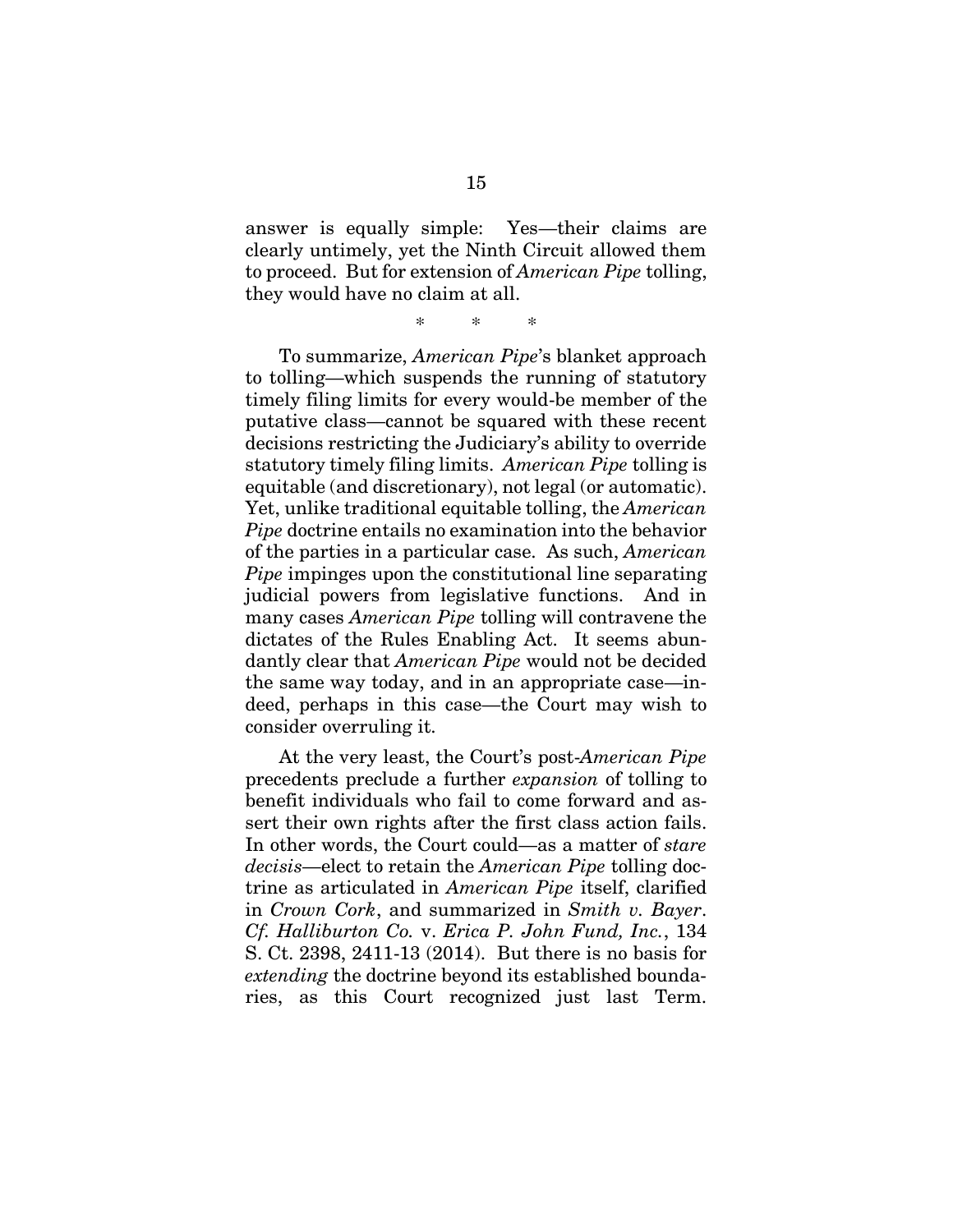<span id="page-22-1"></span>*CalPERS*, 137 S. Ct. at 2052. The Ninth Circuit's contrary approach eviscerates Congress's considered policy decisions by allowing putative class action plaintiffs to toll filing deadlines indefinitely by filing seriatim class actions. It also interferes with limitations periods' "vital" function of "giving security and stability to human affairs." *Wood* v. *Carpenter*, 101 U.S. 135, 139 (1879). Allowing tolling in stacked class actions eliminates not only the right to repose established by even-handed application of statutes of limitations, but to finality in any form—even where class certification has failed and individual claims have been resolved.

The only individuals who benefit from extending tolling to stacked class actions are class action lawyers and the unnamed (and unknown) persons who have done nothing to protect their own rights by filing an action or intervening following failure of the first class action—in other words, the ones who *have* "slept on their rights." *American Pipe*, 414 U.S. at 561 (Blackmun, J., concurring). They are the ones who have not "pursued [their] rights diligently," nor were they "prevent[ed] … from bringing a timely action" by "some extraordinary circumstance." *CalPERS*, 137 S. Ct. at 2050 (quoting *Lozano* v. *Montoya Alvarez*, 134 S. Ct. 1224, 1231-32 (2014)). And they are the ones who equity cannot, should not, and will not assist.

<span id="page-22-0"></span>Concurring in *American Pipe*, Justice Blackmun warned that the decision "must not be regarded" as a way to "save members of the purported class who have slept on their rights." 414 U.S. at 561 (Blackmun, J., concurring). And Justice Powell, joined by Justices Rehnquist and O'Connor, concurred in *Crown, Cork* to "reiterate" Justice Blackmun's warning, expressing